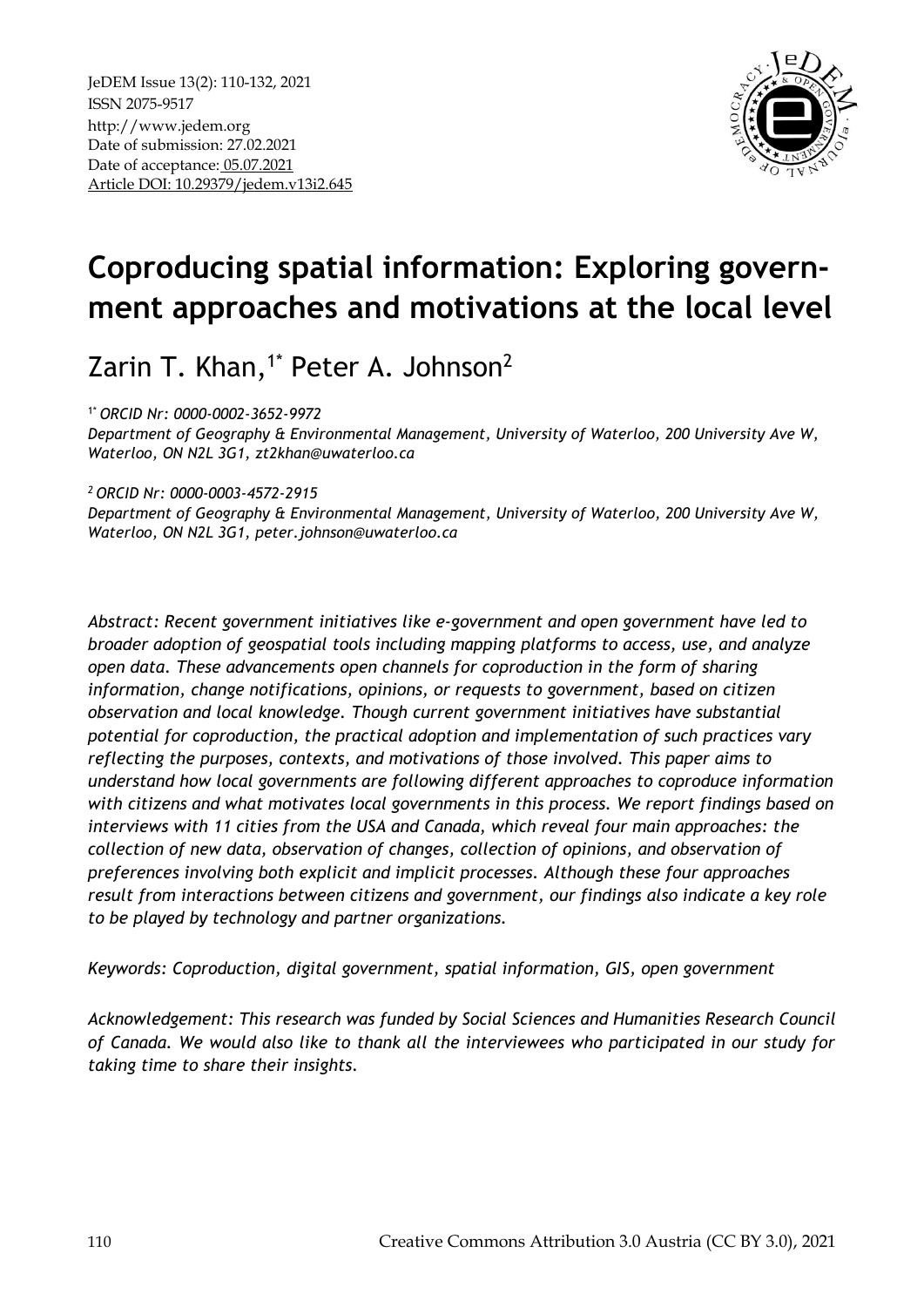#### **1. Introduction**

The recent emergence of digital governance in the form of e-government, open innovation, and smart city initiatives, demonstrates coproduction approaches to produce spatial information. Although governments have a long history of coproduction of services with citizens, digital platforms to collect and share information have made it easier to adopt various coproduction approaches (Falco & Kleinhans, 2019; Linders, 2012). Digital government plays a major role in this transformation, enabling citizens, regardless of their expertise and background, to coproduce information with government, conveying their observations and sharing opinions and feedback about their views and activities (O'Reilly, 2009). These approaches further provide opportunities to create an inclusive and participatory government by sharing data and collecting feedback to support planning and decision-making (Bennet & Harvey, 2009; Graves & Hendler, 2014; Robinson & Johnson, 2016).

The majority of data required for planning and management at the local level have geographic characteristics, requiring the use of geospatial tools such as mapping platforms, to coproduce information with citizens (Falco & Kleinhans, 2019; Johnson, 2017). This availability of tools encourages governments to gather local knowledge through citizen contributions. With the strategic and technical expertise of government and local knowledge sourced from various coproduction approaches, governments aim to comprehensively plan for service delivery (Konsti-Laakso, 2017). Thus, these practices can have a promising impact in improving governance. Although coproducing information can allow social and economic innovation (Voorberg, Bekkers, & Tummers, 2015), development and management of the system is a complex task and is often challenging, as government has its own capacity and resources limitations. The challenge of managing the limitations of government capacity and providing a systematic process of information collection, leads to the development of partnerships with experts from research or private organizations (Attard et al., 2016; Cardullo & Kitchin, 2018; Johnson et al., 2015). This indicates that, although coproduction of information is a process between citizens and government, there are other entities involved, that may have a significant role in facilitating and shaping the coproduction process.

There is a current research gap in understanding how coproduction approaches in digital government can influence social issues such as democratic power, sharing control with non-government agencies, or emotional aspects like autonomy of citizens (Bates, 2014; Chatfield and Reddick, 2018; Janssen & Zuiderwijk, 2014; Johnson and Robinson, 2014; Loeffler and Bovaird, 2016; Thomsen, Baekgaard & Jensen, 2020). It is also crucial to understand how communications between government and citizens is evolving through coproduction on digital platforms and how information is being produced and used (Konsti-Laakso, 2017). In this paper we address this gap by answering how and why, local governments are practicing coproduction of spatial information. Answering this question is necessary as it can reflect on the impact of coproduction on democratic, social, cultural, and commercial transformation of our society. We investigate our research question by focusing on several case studies at the local level in North America to explore what approaches are being used by government, and what factors may be motivating them to adopt coproduction approaches.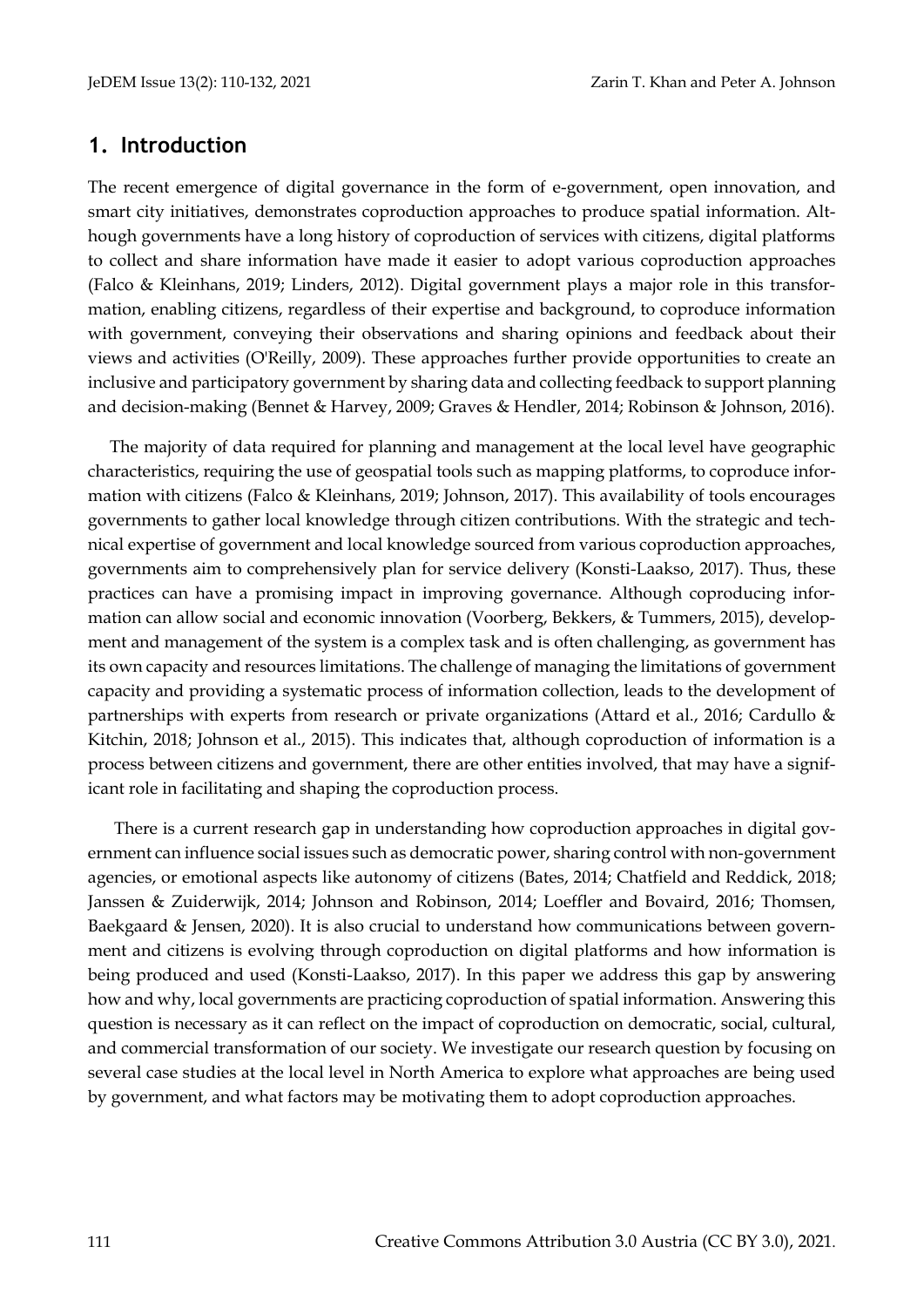# **2. Literature review**

There is a wide range of academic discussion on coproduction between government and citizens. Coproduction in government is generally seen as a process of producing information with citizen contributions for better service delivery (Konsti-Laakso, 2017; Linders, 2012; Liu, 2021; Loeffler & Bovaird, 2016). Information contribution can range from designing a service to providing feedback to government about the service. Studies show that there is a strong role for ICT within the process, and often communication between citizens and governments is built on open data, such as government planning proposals or existing, but outdated, geospatial data (Hong, 2016; Linders, 2012). While coproduction involves citizens contributing information, there are several terminologies such as Volunteered Geographic Information or *VGI,* Public Participatory Geographic Information System or *PPGIS,* or *crowdsourcing* which can be used to describe similar processes (Falco & Kleinhans, 2019; Khan & Johnson, 2020; Liu, 2021; Sangiambut & Sieber, 2016). Moreover, contributions by individuals can often be labelled as *citizen participation, engagement, or involvement* (Bovaird, 2007; Linders 2012). In this section, we briefly review literature to develop a conceptual synthesis of the terminologies for a clearer understanding of the characteristics of coproduction.

#### **2.1. Coproduction**

As Liu mentioned, within discussing a typology for crowdsourcing in government, "Crowdsourcing thus serves as a vehicle for citizens to coproduce public services" (Liu, 2021; pp.14). This portrays the connection between crowdsourcing and coproduction. Coproducing public service with government often involves crowdsourcing geographic information from citizens, this particular act where citizens contribute with geographic information or insights is very similar, widely common, and considered as VGI (Sangiambut & Sieber, 2016). VGI refers to citizen contribution of geospatial data and knowledge often used in governments to gather local knowledge and provide better services (Brabham, 2015; Clark & Brudney, 2019; Goodchild, 2007). In addition, coproduction of information in the planning sector also takes place through PPGIS, where government demonstrates a planning proposal using digital mapping platforms and citizens then share their comments and opinions on the proposal (Hall et al., 2010; Kahila-Tani et al., 2016; Sieber, 2006). Not all these approaches involve the active contribution of citizens. The collection of geospatial data is also conducted by harvesting information created for other purposes. For instance, reviews of places or services shared on the internet (Rahimi et al., 2018), opinions or thoughts shared on social media (Zhang & Feick, 2016), or GPS tracks produced during travelling (Attard et al., 2016). Due to the implicit nature of contribution, these processes of harvesting geographic information created by citizens for other purposes are categorized as passive VGI (Craglia et al., 2012; Senaratne *et al.*, 2017), also considered as involuntary VGI or iVGI (Fischer, 2012). Summarizing these terminologies, for the purposes of this paper, coproduction of spatial information is considered as a process that involves crowdsourcing such as VGI, and can use different tools such as PPGIS, or harvesting citizen contributed information from various internet sources. Nevertheless, coproduction also has a strong relevance with the term cocreation and both are used in public service and administration contexts. However, the level of engagement can vary in these two processes. According to Brandsen and Honingh (2018) in cocreation, citizen involvement occurs at an early strategic development phase of decision-making or planning, usually for the design and development tasks. Coproduction, on the other hand, has a stronger focus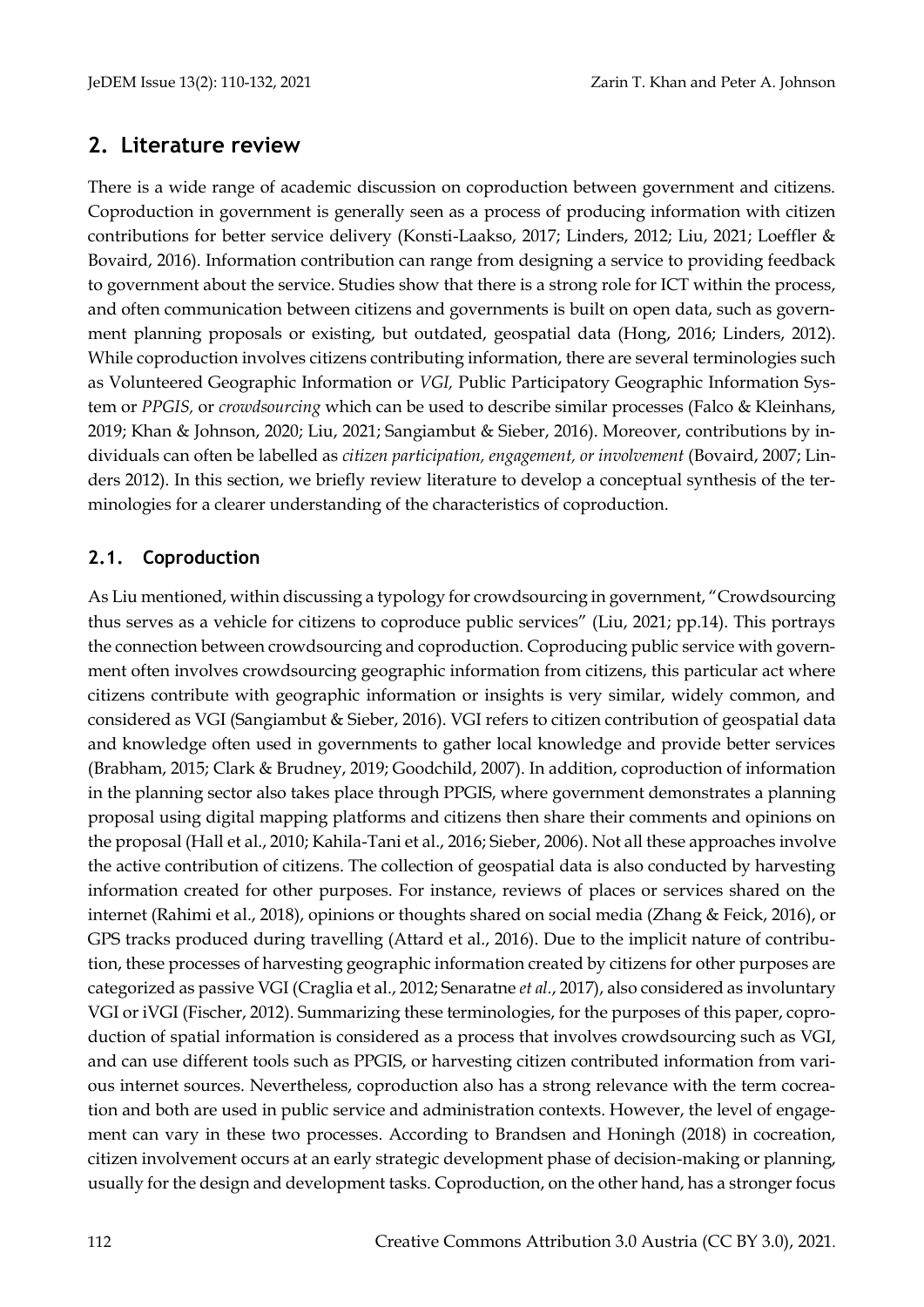on collecting necessary information with government, which is common in implementation and service delivery processes (Brandsen & Honingh, 2018). The fact that cocreation involves citizens more at the creation and design level and coproduction centres around the implementation of services makes coproduction a more appropriate term for the processes discussed in this paper.

### **2.2. Role of coproducers**

Citizen contribution in coproduction is often labelled as citizen engagement and citizen participation. These terms commonly refer to the active involvement of citizens in government actions or decision-making although there is no specific or broadly accepted definition and distinction between these two. According to Nelson and Stenberg, citizen participation is an evolved terminology from citizen involvement, which with time has further evolved and used as engagement (Nelson & Stenberg, 2017, p. 154). This matches with Arnstein's conception of citizen participation where they emphasized the distribution of power and control in participation that allows citizens to be *'included and benefitted from the affluent society'* (Arnstein, 1969, p. 216). Similarly, the notion of engagement reflects a similar sense of power with active and conscious involvement of citizens requiring deliberate attention and energy to participate (Berger, 2009).

Among these variations of the terms and concepts about participation and engagement, Linders (2012) used the term coproduction considering the advancements of communication provided by digital government and suggested that the role of citizens is changing from engagement or participation to coproduction of information and services with the government. Similar nuance of the changing relation between citizens and government is reflected in Bovaird's (2007) work, he found that coproduction practices are found useful and beneficial as a part of government system as the traditional service delivery methods are often considered outdated. Among these government practices, coproduction may not always mean active involvement or empowerment, rather emphasize economic benefits such as improving service delivery (Voorberg, Bekkers, & Tummers, 2014; Tenney and Sieber, 2016). Considering these concepts and the current practices of government, we use the term coproduction representing the practices of collecting spatial information through a collaboration between citizens and the government.

#### **2.3. Coproduction in government**

With recent advancements in digital governance, coproduction approaches are increasingly being undertaken by local governments. Linders (2012) suggests that coproduction results in three directions of communication including government to citizens, citizens to government, and citizens to citizens. The author addresses three primary components required for coproduction: citizens, government, and ICT based platforms. Zhang (2018) identified three categories of geo-participation at the local level including consultative, such as PPGIS, transactional, which involve civic issue trackers, and passive geo-participation, involving social sensing or harvesting of GI. While these forms of geo-participation are practiced for acquiring new GI created through citizen input, the technology platforms are also being used to edit or update existing authoritative databases which are actively contributed by non-experts or citizens to support government with current information. For instance, Johnson (2017) identified four models of citizens directly editing authoritative geospatial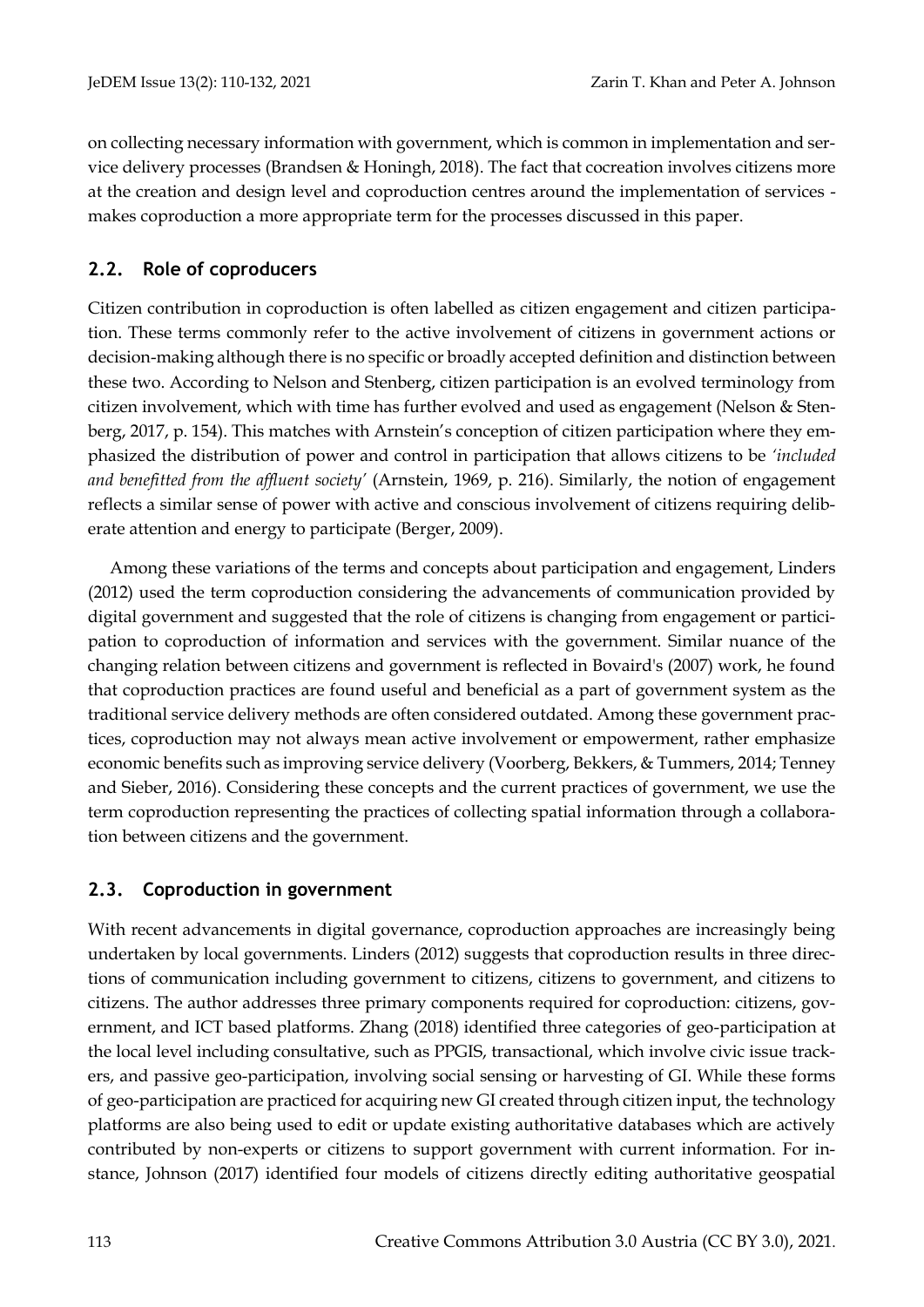data including status quo, data mirroring, data curation, and crowdsourcing. The adoption of these models vary, based on organizational and technical contexts, to support data collection and editing processes of government. These identified processes are found to empower citizens (Goodchild, 2007; Sieber, 2006), and more importantly create a partner-like relationship (Linders, 2012) with a collaborative goal for better planning, decision-making, and service delivery. Thus, depending on organizational arrangements, availability of resources, and desired benefits, government may take different coproduction approaches.

# **3. Methods**

The results of this study are based on case studies at local government level. Initially, the cities were selected based on available documentation on their website or in online reports. Affiliated officials in the division or project, involving coproduction approaches were invited for interview. Based on the responses, a list of cities was developed that showcases coproduction projects that focus on spatial information. Furthermore, at the end of the interviews, we asked respondents about other cities/projects they are aware of that follow a coproduction approach. Following this snowball approach, we finally reached out to more affiliated officials in other cities for interviews. In order to ensure completion of the research work, we followed a specific timeline, and the process of invitation and interviews took place from September to November of 2018. The final list of all cities with the responsible divisions is mentioned in Table 1. A total of 12 participants were interviewed. The participants are from the mentioned division in Table 1, who are closely handling the project.

The list included cities that;

a) are using mapping platforms or tools to visualize open data and collect updates and feedback,

b) have specific citizen engagement platforms to collect citizen opinions and views (such as PPGIS),

c) have experience with, or plans for collecting specific information through citizen contribution, and

d) are using existing tools and platforms from third parties to collect and use information from citizens.

Along with these city-based projects, the Connected Citizen Program was also included, as an example of how a third party (Waze) is working in close collaboration with local governments to coproduce traffic information with citizens.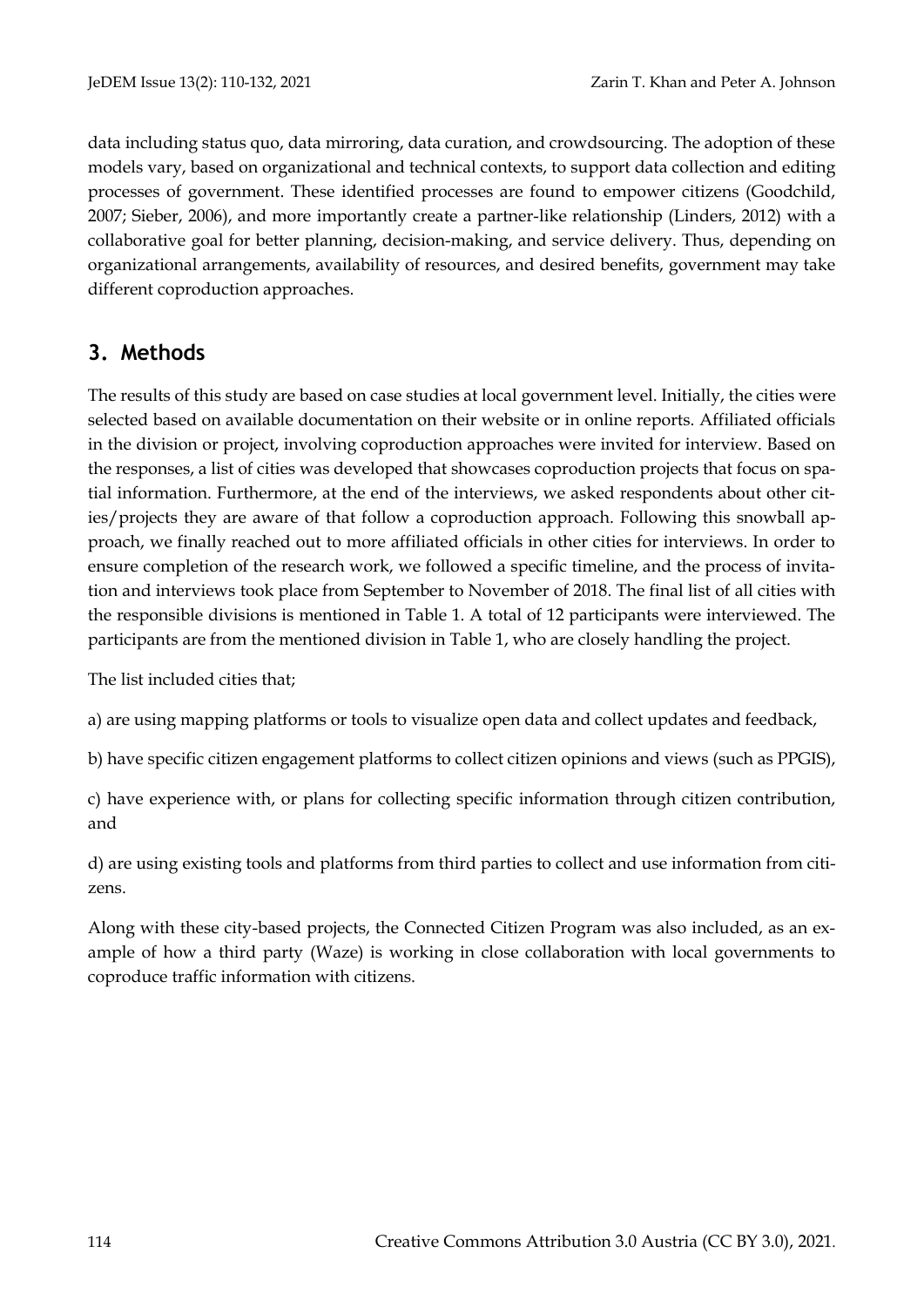## *Table 1: List of cases*

|                | Organization              | Population                                            | Division       | Co-production<br>ap-<br>proach                       |
|----------------|---------------------------|-------------------------------------------------------|----------------|------------------------------------------------------|
| $\mathbf{1}$   | City of Barrie            | 141,4301                                              | <b>GIS</b>     | Observation of changes                               |
| $\overline{2}$ | City of Brampton          | 593,635Error!<br><b>Bookmark</b><br>not<br>defined.   | <b>GIS</b>     | Observation of changes                               |
| 3              | City of Calgary           | 1,239,609Error!<br><b>Bookmark</b><br>not<br>defined. | Planning       | Collecting opinions                                  |
| $\overline{4}$ | City of Cambridge         | 1,08,757Error!<br><b>Bookmark</b><br>not<br>defined.  | <b>GIS</b>     | Collection of new data                               |
| 5              | City of Guelph            | 131,794Error!<br><b>Bookmark</b><br>not<br>defined.   | Planning       | Collecting opinions                                  |
| 6              | City of John's creek      | 83,6372                                               | Communication  | Collection of new data                               |
| $\overline{7}$ | City of Kitchener         | 233,220Error!<br><b>Bookmark</b><br>not<br>defined.   | <b>GIS</b>     | Observation of changes                               |
| 8              | City of Ottawa            | 934,240Error!<br><b>Bookmark</b><br>not<br>defined.   | Planning       | Collection of new data                               |
| 9              | City of Washington,<br>DC | 684,4982                                              | Transportation | Collection of new data                               |
| 10             | City of Waterloo          | 104,986Error!<br><b>Bookmark</b><br>not<br>defined.   | <b>GIS</b>     | Collection of new data<br>Observation of changes     |
| 11             | City of Winnipeg          | 705,245Error!<br><b>Bookmark</b><br>not<br>defined.   | Transportation | Observation of changes<br>Observation of preferences |

<span id="page-5-0"></span><sup>&</sup>lt;sup>1</sup> Population Census 2016. Source: Statistics Canada<br><sup>2</sup> Population Estimates 2018. Source: US Census Bur

Population Estimates 2018, Source: US Census Bureau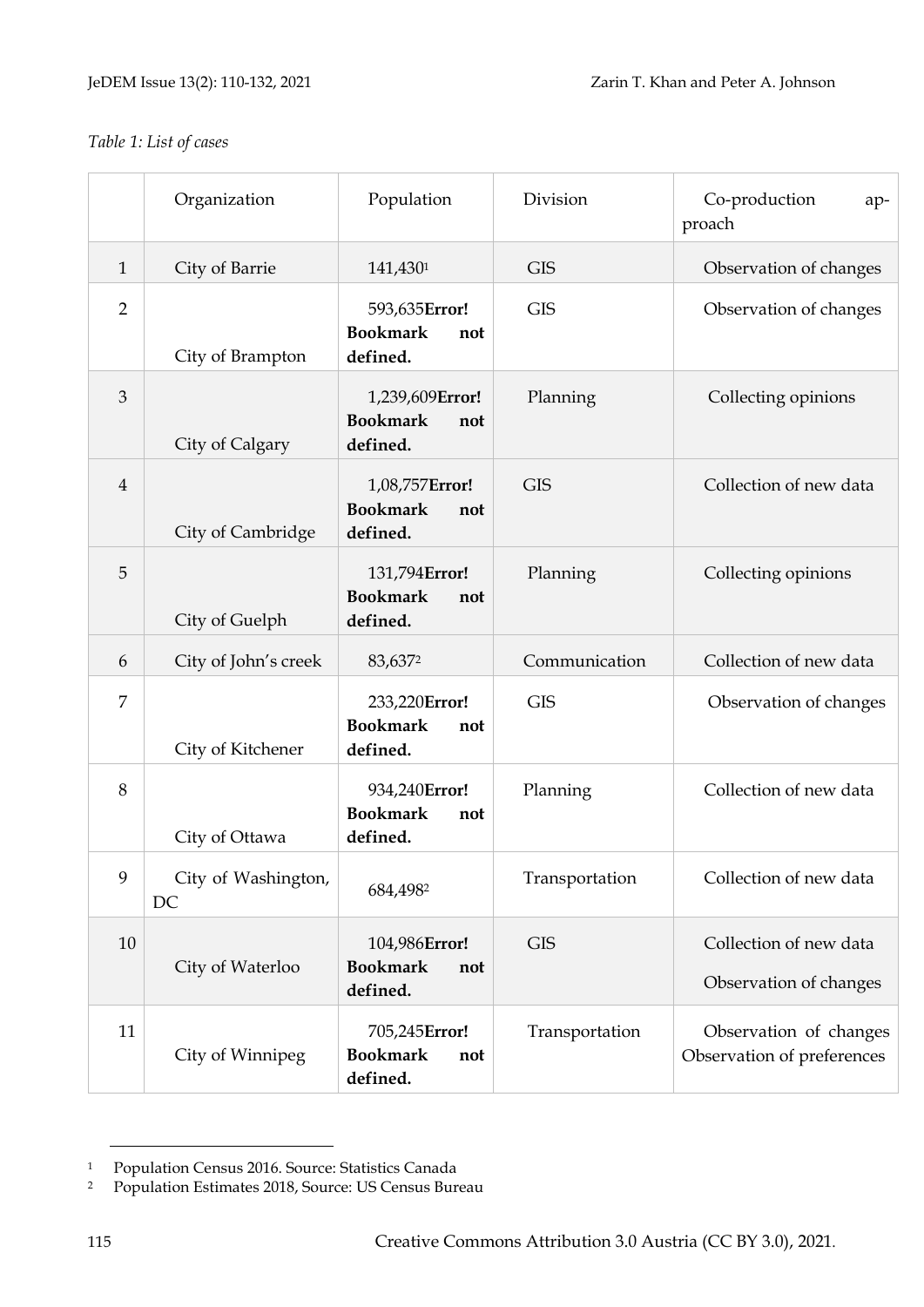| Waze-ESRI<br>partnership | 72 city partners              | <b>GIS</b> | Observation of changes     |
|--------------------------|-------------------------------|------------|----------------------------|
| with local government    | in North America <sup>3</sup> |            | Observation of preferences |

Based availability of the officials and official documentation of the cases, 11 local government cases were considered for this study. Officials from these cases were interviewed with semi-structured questions. The interviews were conducted using telephone or web calls, recorded with respondents' permission. The information and observation from the discussion were noted and transcribed, then coded for analysis. We followed grounded theory for our analysis with open coding to identify the approaches and driving factors for coproduction. This means that the development of our concepts and analysis grounded on the data from our interview and during data analysis we asked questions such as 'what category does this statement fall into?' or 'does this part share similar or different nuance than other respondents on a specific topic?' to develop the codes for analysis (Thornberg & Charmaz, 2014). Using coding, different aspects from the interviews such as 'type of participants (citizen/field staff)', 'type of contribution (active/passive)', 'type of tools', 'goal of the project', 'initiation of the project', 'development support', 'output', and 'processing/analysis' were identified. Following these codes, the findings were then grouped together to organize into categories.

# **4. Findings**

Two major deliverables were developed from the study. Government interests and practices for coproducing information were categorized into four approaches and the underlying factors were also identified. These findings are discussed below.

# **4.1. Approaches for coproducing geospatial information**

As indicated in Table 1, the coproduction of information is practiced in cities with a wide range of populations. Different divisions adopt coproduction approaches for various purposes. This indicates the increasing trend of involving citizens to acquire spatial information. From the several cases of coproducing spatial information, we observed four major approaches at the local level, including: collection of new data, observation of changes, collection of opinions, and observation of preferences. Each of these approaches are described in further detail, with reference to specific case study examples.

#### **4.1.1. Collection of new data**

Local governments often introduce projects that require new or additional data. In cases where the data is either outside their regular collection regime or data is difficult to collect within a limited time, government agencies were found to initiate coproduction processes. In most cases, this approach was used as a short-time project to experiment with a process or tool for data collection. For

<sup>3</sup> Source: [https://wiki.waze.com/wiki/Connected\\_Citizens\\_Program](https://wiki.waze.com/wiki/Connected_Citizens_Program)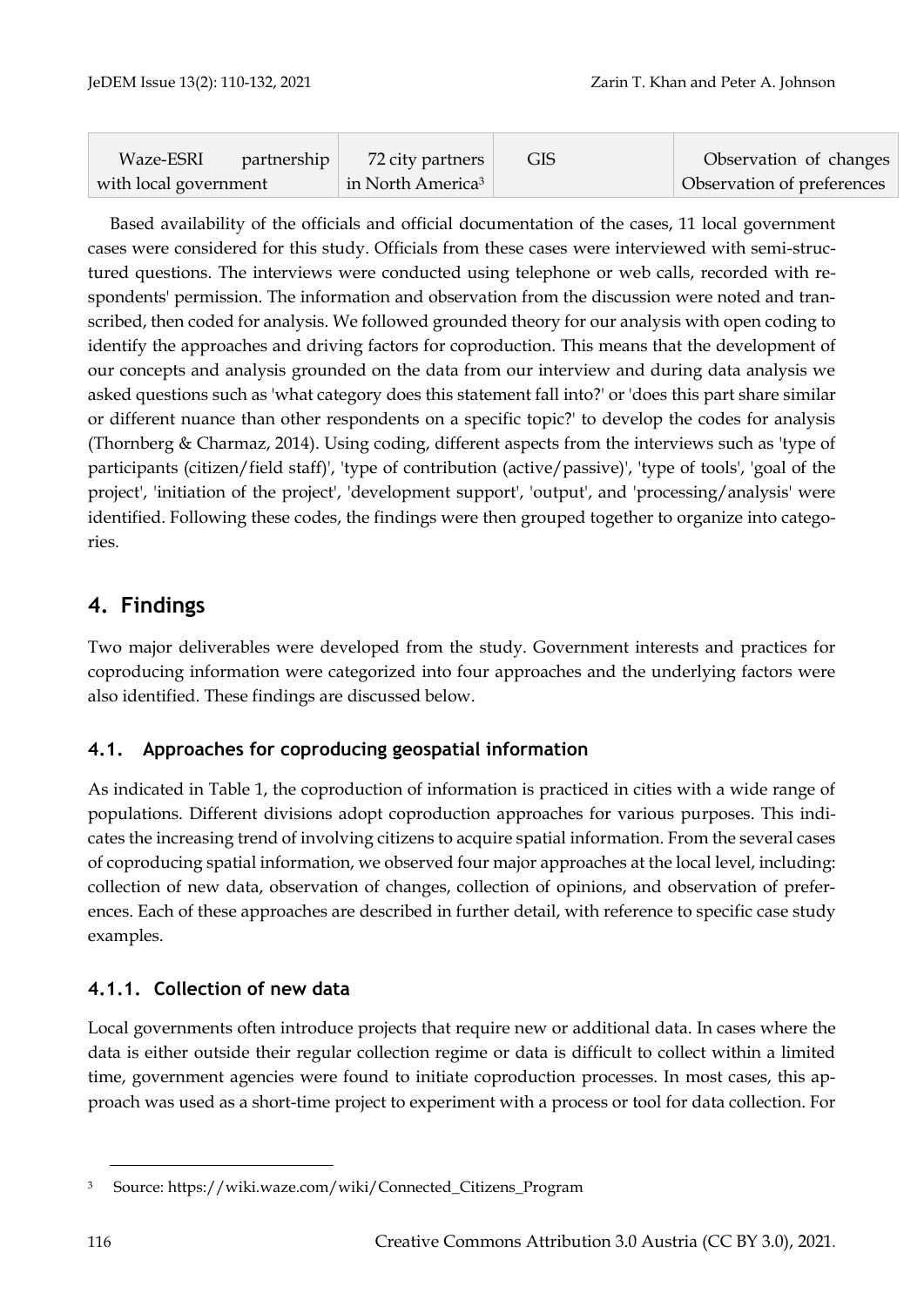example, the City of Waterloo had a small project for collecting tree data with the main goal of testing a crowdsourcing tool to augment an existing database. A similar approach was used by the City of Ottawa, but with a specific plan on creating an urban forest inventory with the community with the help of the Neighbourwood app. This is a management tool used to collect tree information based on different factors that help in building an urban inventory and also to monitor and assess tree health. The tool was developed by a research team from the University of Toronto (Potts, 2008). The team supports initiating, training, and monitoring urban inventory initiatives undertaken by other entities.

The use of coproduction was also commonly used in monitoring and decision support applications. For example, the City of Johns Creek partnered with Mapillary, an open-source street view imagery repository, to create a street photo inventory where anyone can take and contribute street photos using the Mapillary app. The collected data was then used to create a more updated and seamless set of street photos of the city (Mapillary, 2016). This helps to create a large database with near real-time information. While this case used a mobile app for the project, some agencies used an online mapping platform shared through their city website to collect information for service management. For example, the City of Cambridge, as a part of their Working to Improve Neighbourhood Safety program (WINS) provided a mapping platform for the community to share their concerns regarding hazardous garbage, such as discarded needles in their area (Figure 1). This data collection process involves 'Clean up Cambridge' application, an online platform on the city government website, developed by ESRI, a leading GIS development company. The platform uses online GIS tools to get inputs from citizens about discarded needles to track drug debris (City of Cambridge, 2018). This helps the government for rapid response and to keep the environment safe. Each of these cases shows that governments provide case specific tools and platforms to collect information from citizens for better planning and service delivery. These tools used in the processes were either developed in-house or designed with the help of partners from private or research institutes.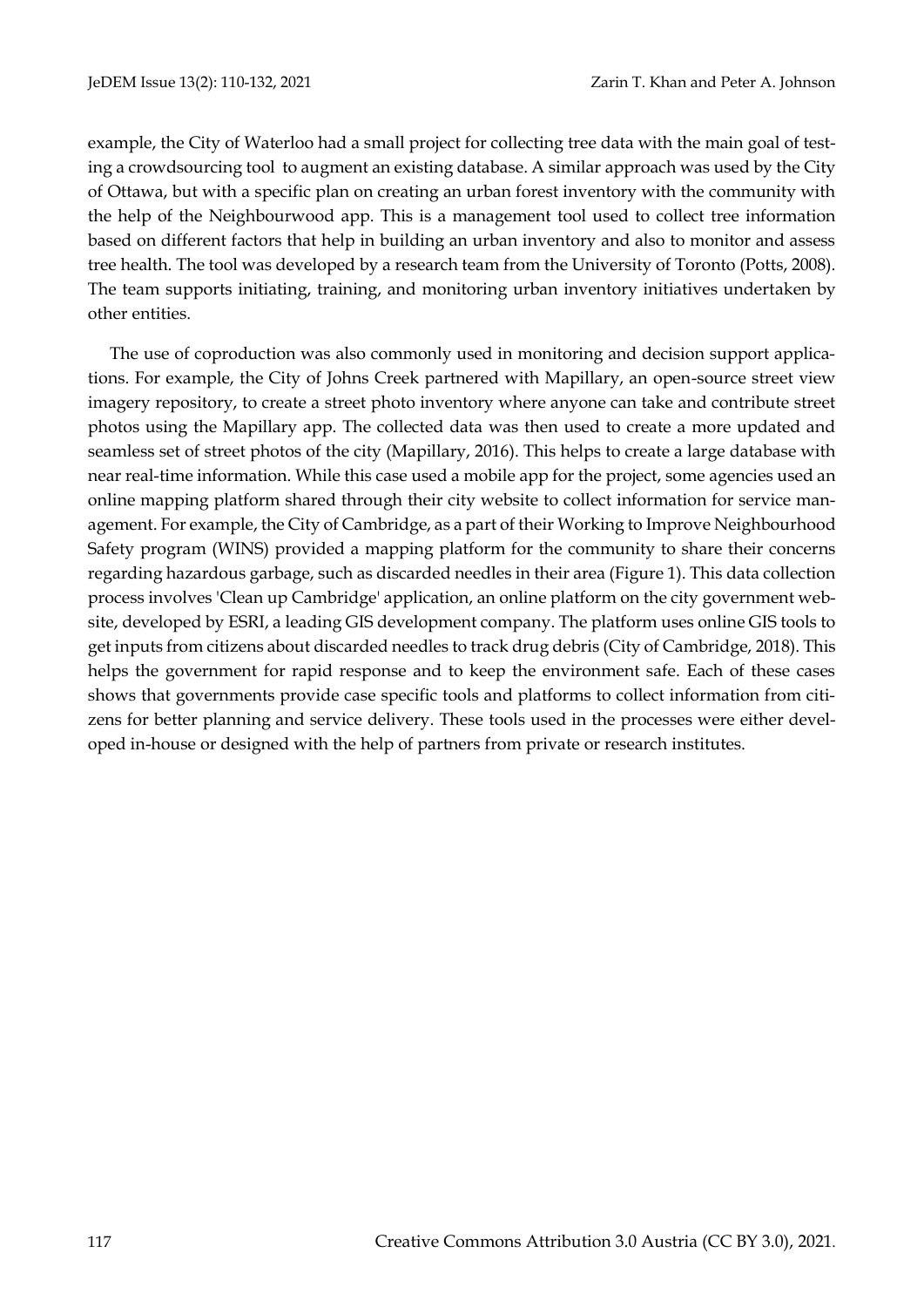*Figure 1: The reporting platform of the City of Cambridge for needles or other hazardous garbage*

# 2. Select a Location

Specify the location for this request by clicking/tapping the map or by using the search text box to enter an address or a place.



3. Submit Submit your request

#### **4.1.2. Observation of Changes**

Despite having a comparatively frequent data collection and updating process compared to federal governments, collecting near-real time information can be challenging for local governments. Local governments were found, using different approaches, to collect more frequent information about changes involving their communities. There were two methods observed – first, using tools or platforms such as the interactive mapping platforms of the city, often with a primary goal of sharing and visualizing open data (Figure 2). Observing the authoritative data in such an interactive visual way allows users to detect features that are misplaced or not updated. Although several cases were found using this approach, this practice was predominantly used by internal field staff, who are not GIS experts but have better local knowledge due to the nature of their work. For example, as one GIS manager, discussing the use of interactive mapping platform mentioned;

*"We actually use the drawing tools (embedded in the platform) for some field staff. So, we have for example, water service staff and forestry staff who will be out in the field and if they notice something that's wrong like 'look this hydrant is in the wrong place', because it was drawn in the schematic not as the actual physical location on the map, they can draw an arrow or can circle something and say, 'it's*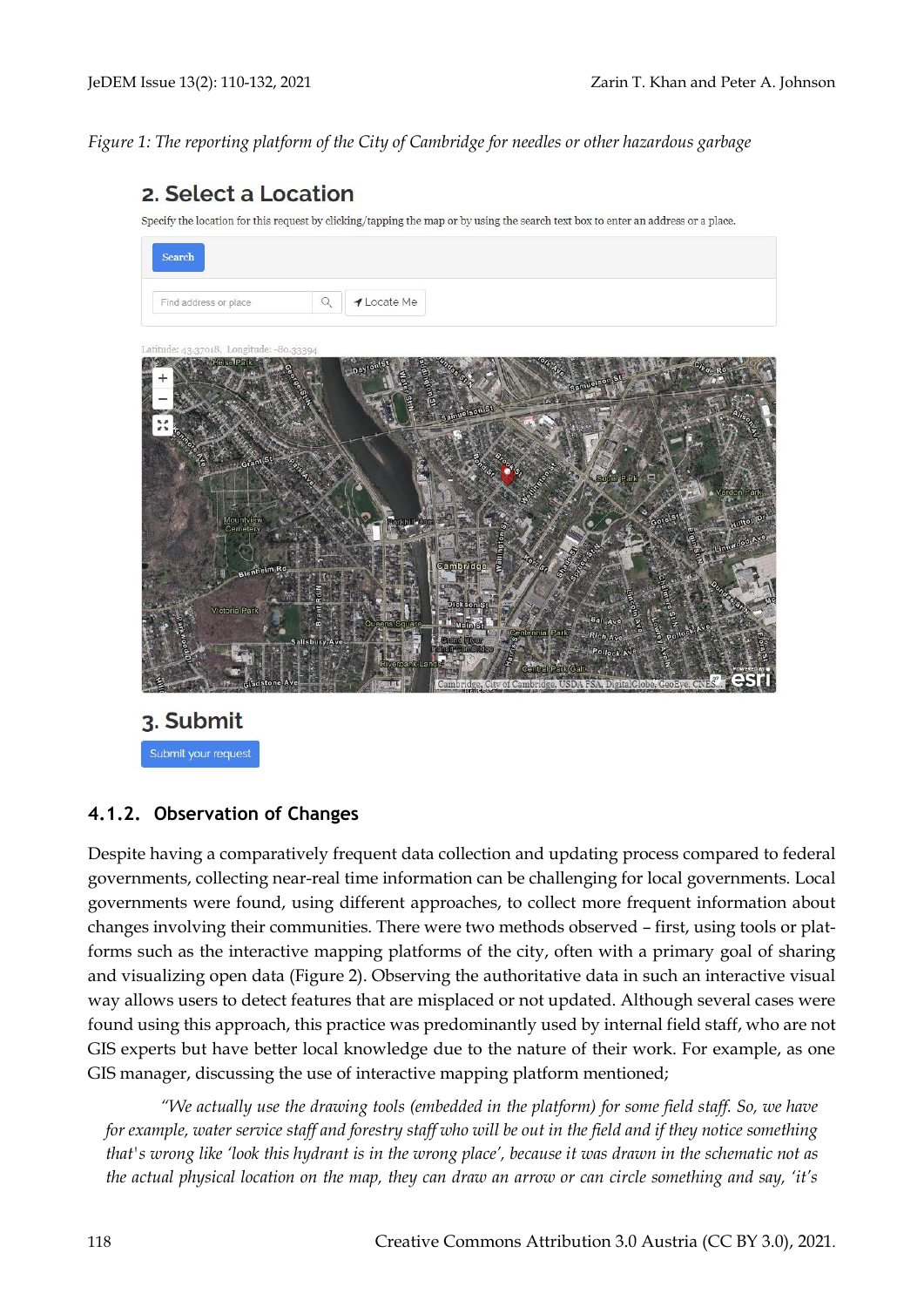*wrong and should be here'. And submit that in and it'll show up on the appropriate person's e-mail and then they'll go review. So, we use those drawing tools with internal stuff for that kind of communication" [Respondent H]* 

*Figure 2: The interactive mapping platform of the City of Waterloo. The green rectangles are the sports fields from the city database while the blue rectangle is a relatively new sports field that is not in the same database but drawn with the tools from the platform.*



Some officials mentioned that they receive emails from citizens sharing their feedback on the municipal open data platform. All officials using this approach also acknowledged that the platform has potential for citizens to directly share their feedback, but that expanding the tasks of field staff to citizens needs more time and support from within the organization. As one interviewee mentioned;

*"So, we're talking about getting people on this (visualizing tools using open data to collect edits from community). This is part of our vision. But inside the corporation, there's multiple units involved in that. So, they really have to be comfortable of using that type of stuff." [Respondent O]*

Open data platforms not only create a conduit for having more updated information through user feedback, but also uses open data to broaden and enhance engagement. Almost all of these instances identified in our study were developed by ESRI, a GIS vendor supporting local governments with visualization and analysis of spatial data.

From the interview sample, we found that Waze is partnered with a list of cities through their Connected Citizen Program, which allows governments to obtain real time traffic information from the user community of the Waze application. Through this collaboration, Waze uses road network information from the city and in exchange, shares the information collected from users including signal malfunction, road accidents, potholes, or roadkill, while driving. This helps the government to acquire live data and take rapid actions to solve problems. Respondent from the transportation division at the City of Winnipeg mentioned that although there are traditional approaches such as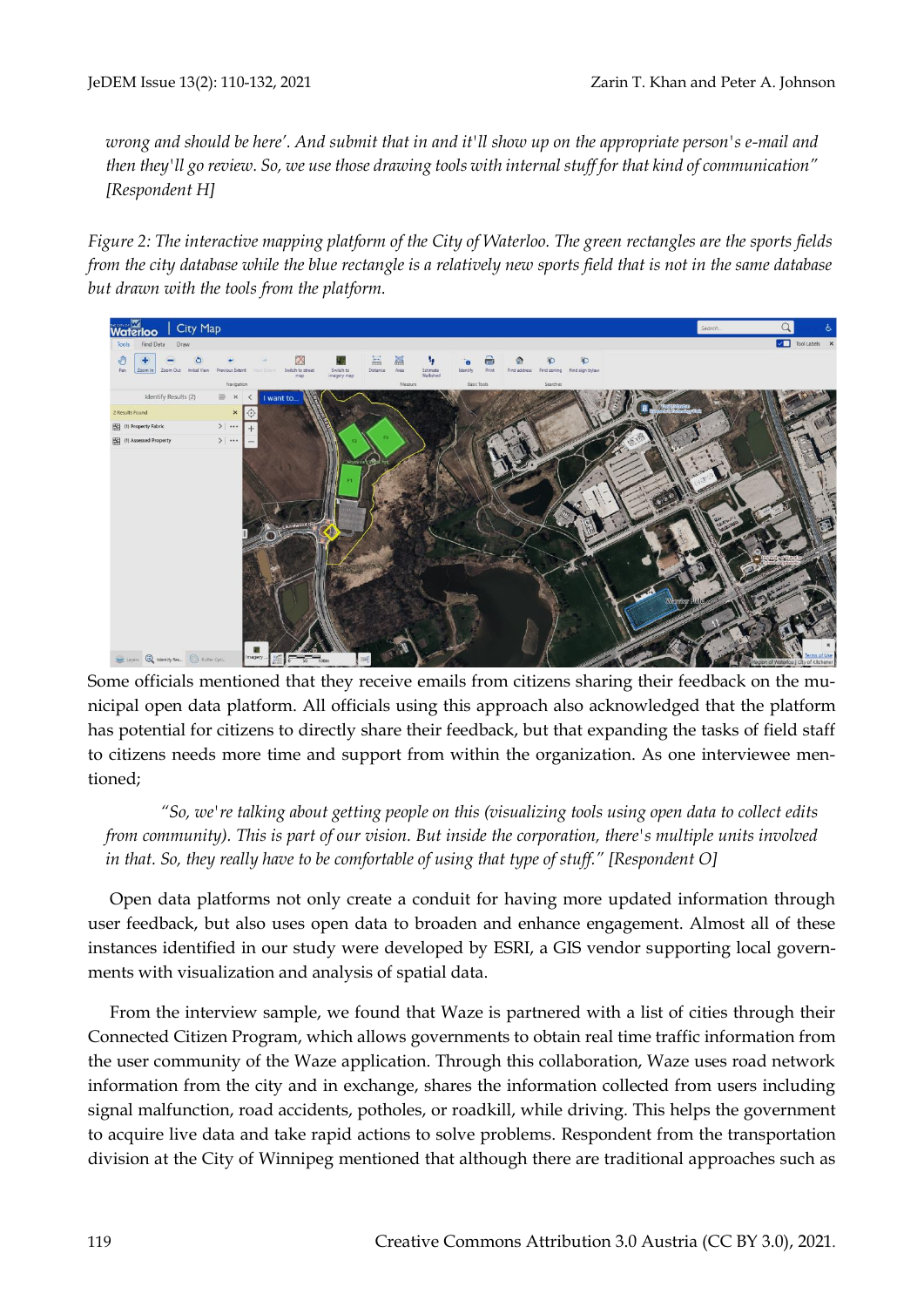3-1-1 phone call or email systems, collaboration with Waze allows a faster and easier notification process;

*"One thing that we found, even just by connecting with our traffic signal controllers and getting feedback when there were malfunctions is that when people drove through signalized intersection that will say a flashing red because of a malfunction often it would take them 20 to 30 minutes for somebody to call 3-1-1 and then that message would come in an email or other alert back to us. But having information in the form of Waze alerts or notifications means 20 to 30 minutes of congestion mitigation that we can do which is really critical for how we manage our roads." [Respondent J]*

This further indicates that the contribution of citizens can significantly help governments to improve decision-making and service delivery despite the general doubt around quality of citizen contributed information. Furthermore, as citizens can share issues and observations, this coproduction approach also provides some power to the citizens to share their feedback on government information and services.

#### **4.1.3. Collecting opinions**

Increased interest in e-government and open government initiatives have led many cities to develop their own engagement platform with a primary objective to collect opinions from citizens. Collecting opinions involves direct communication between citizens and government to coproduce spatial information. This approach is observed in planning and community engagement, as government share planning proposals on a mapping platform to receive citizen concerns and opinions (Figure 3). Unlike the approaches previously mentioned, this involves a feedback loop between citizens and the government that acknowledges citizen contribution in the planning process, creating two-way communication between citizens and the government. Explaining the interactivity of the process, one expert from a community engagement division stated;

*"One of the stages in our engagement process is that we report back to the people that have provided the feedback to us. A lot of people will say, 'well when we put our report to council then that's us reporting back' but we always push a bit more to ensure how we are letting people that took the time to participate know that at least it's going to council and they can find out what you decided and what you did with their information in that report." (Respondent G)*

Officials also mentioned that the use of this coproduction approach is growing, as governments are encouraging transparency and engagement . Furthermore, along with technical supports as previously discussed, governments are also partnering for strategic support with nongovernment agencies such as International Association for Public Participation (IAP2). With both technical and strategic supports, governments are recognizing the potential of coproducing information. One planning official, using this approach, indicated the benefits as;

*"It's a great way to engage with those people that can't or don't or aren't interested in coming out to an in-person meeting or workshop. So, we call them you know the silent majority and we think we can get some excellent feedback and ideas and stories that way. People are often more comfortable doing it that way. And I think for staff the data and analytics are way easier when we use it online." [Respondent G]*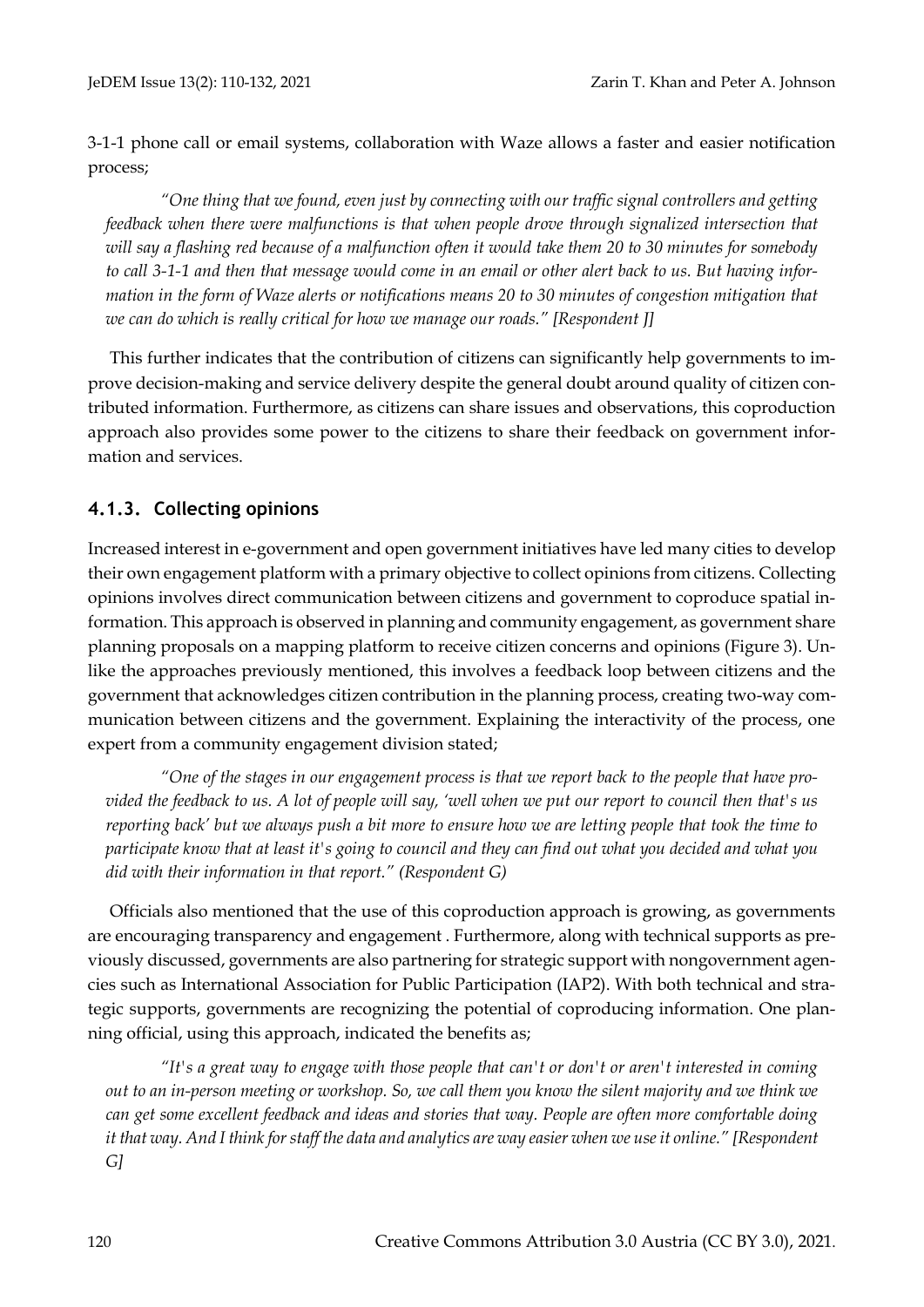#### *Figure 3: City of Calgary collecting citizen opinions on their 'Engage' platform*



Thus, collecting data through this method can increase participation and result in better responses for planning projects, while giving the community a better chance to be heard. Local governments consider this approach as a way of practicing citizen engagement and strengthening planning processes.

#### **4.1.4. Observation of preferences**

Discussing the opportunities for accepting local information from citizens, many of the participating officials mentioned harvesting VGI, or collecting data passively from citizens following the notion of *'citizens as sensors'* in a more technical, rather than participatory, form. For example, many officials mentioned that their city uses Twitter data to observe citizen concerns and opinions. Harvesting citizen contributed information can be used for better decision-making, with potential for augmenting existing databases. Discussing government interest in this approach, one official mentioned;

*"Might not necessarily be that they're (citizens) actually capturing information but it's more like harvesting the geographic information from them, you know how Google uses all their staff to figure out based on how long you are being at a spot using a Wi-Fi connection what's a person's area. So, it could be that type of information. Understanding the patterns of people's uses we can better understand and manage and prepare the city." [Respondent D]*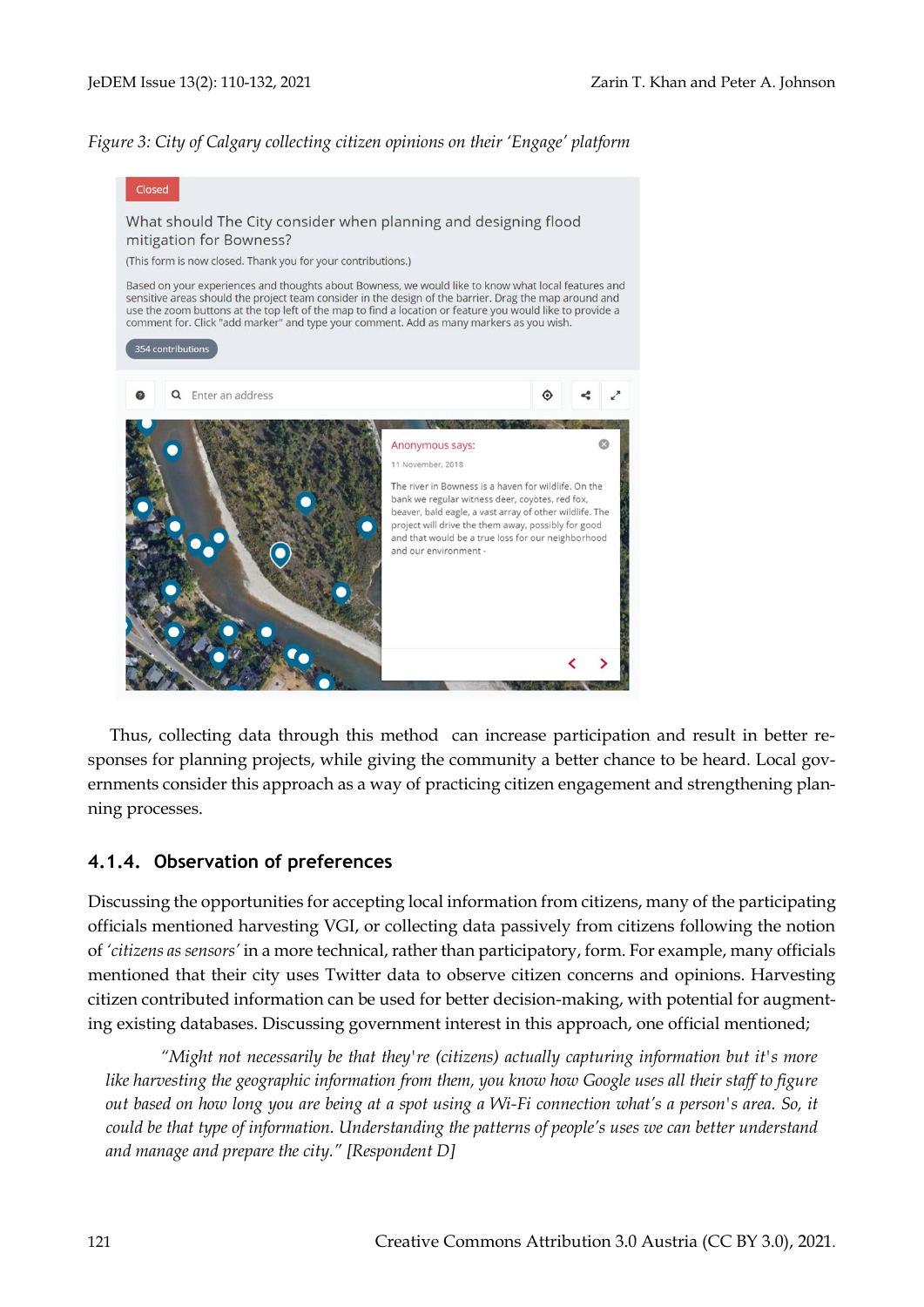Through collaboration with the Waze Connected Citizen Program, local governments can also track citizen preferences passively, and use that information to improve decision-making (Figure 4). For instance, depending on the volume of cars at specific times, a transportation division may make changes to traffic light timing. This information plays a significant role in supporting the regular functions of the transportation division [Respondent J].

Passive data is also preferred by local governments as it can reduce reliability concerns around crowdsourced data, and also requires less time and effort than active and deliberative interaction with citizens. As this approach is different than the other forms which do not require direct participation, it creates a one-way citizen to government interaction process to improve services. The processes in this approach are primarily designed and managed by third parties, as it involves significant financial, technical, time, and labor investments for developing algorithms and managing real time, large volumes of data. A GIS manager, discussed their challenges in using GPS tracks from Dockless bikeshare;

*"So, we thought we were so smart, we require them (riders) to share all this data with us about the trips with those vehicles, like all GPS data and everything. But when we received the data, we realized we don't have enough people to analyze it. It is too much data for us to sit through on a regular basis. So, I think institutionally that's probably one shortcoming right now is that probably most city agencies haven't invested in a lot of staff to make use of that data." [Respondent B]*

*Figure 4: Waze interface. Analyzing the volume of traffic and speed limit, Waze shows fastest route for navigation. (Source: Waze)*

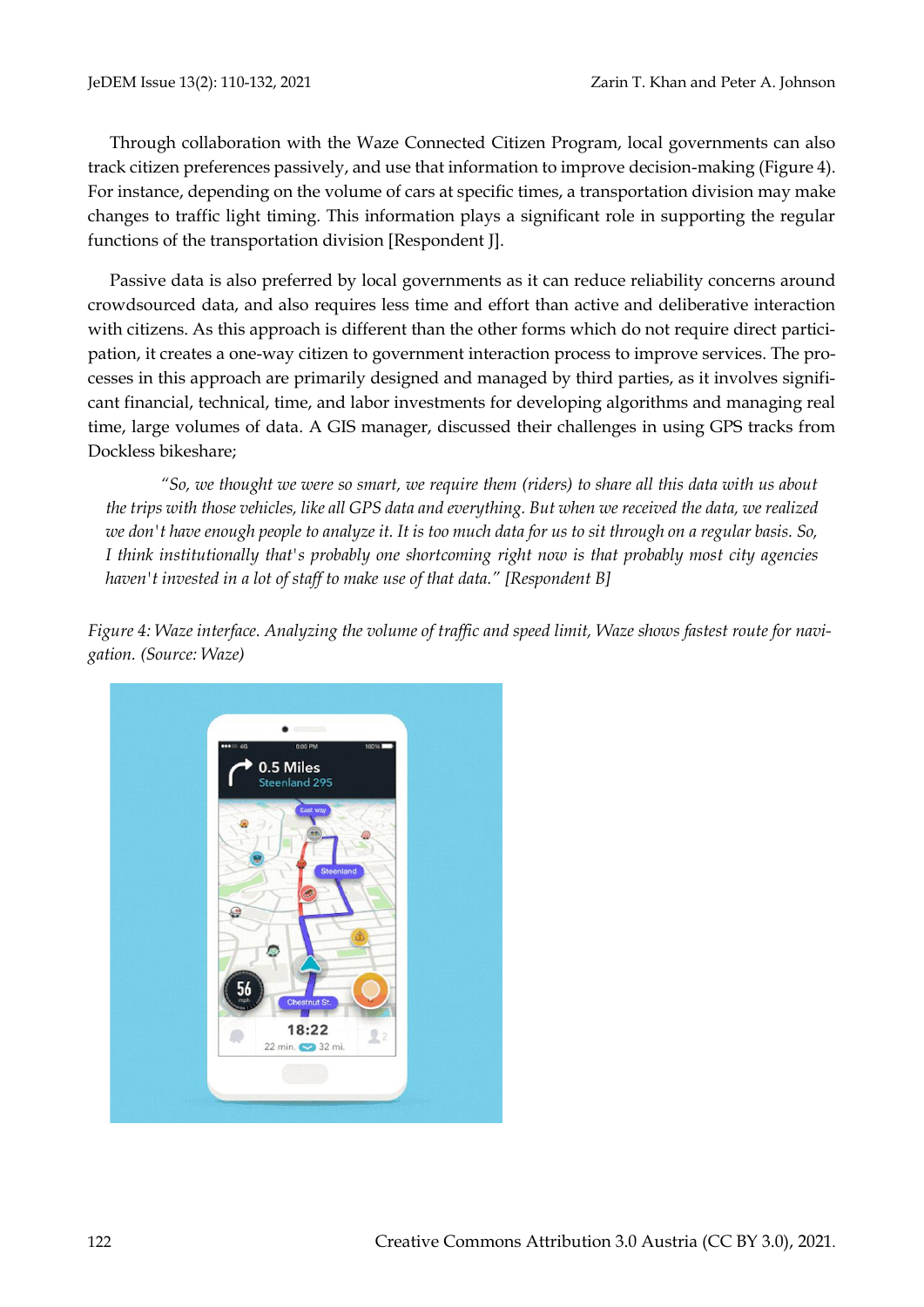Although harvesting citizen preferences are considered to have potential, coproduction using this approach has its own development and management limitations and thus, requires significant involvement of third parties in the process. The approaches we found are building new interaction processes between citizens and the government, giving citizens, partner organizations, and government, new roles to play. During our interviews, participants also demonstrated what inspired them to coproduce spatial information, and why they prefer specific approaches. This discussion led to four factors driving coproduction of geospatial information, further elaborated below.

#### **4.2. Factors driving the coproducing geospatial information**

Our sample of local governments identified that motivations for collecting data come from many different areas, including availability of tools; support from private partners; improving government performance; and enhancing communication.

#### **4.2.1. Availability of tools**

The responses from municipal governments showed a strong connection between the availability of tools and their interest for a specific approach. The use of coproduction tools and technologies has become commonplace. As a GIS manager mentioned;

*"There's a few technical challenges but they're nothing like it was 10 years ago. A lot of those things would have been really hard and really expensive. But not now. Now they're just, you know, run of the mill. We people are building 3D models and visualization tools all the time. It's no big deal." [Respondent H]*

This has created opportunities for the government to experiment with new approaches for better communication and data collection. In addition, the availability of technological means such as GPSenabled mobile phones, social media such as Twitter, and ubiquitous internet, are creating opportunities for citizens to connect and participate more in these processes (Sui, Goodchild & Elwood, 2013). The majority of coproduction cases used tools and platforms developed by a third party with a record of developing similar tools. This, along with availability, provides governments a sense of reliability in adopting them. Furthermore, officials from community engagement platforms mentioned that the online participation results in more response from citizens as those who were not comfortable in speaking in public or were unable to attend a town hall meeting could still participate (respondents C, D & G). These availability, reliability, and convenience have created the space for better communication with citizens and in turn collecting information.

#### **4.2.2. Support through management process**

While technological advances have eased development costs for tools, a coproduction process also involves non-technical aspects, such as strategies for communication, management process, operational protocols, etc. Despite having coproduction tools, capacity constraints can make it difficult for government to analyze and use the data collected. This creates opportunities for partnerships with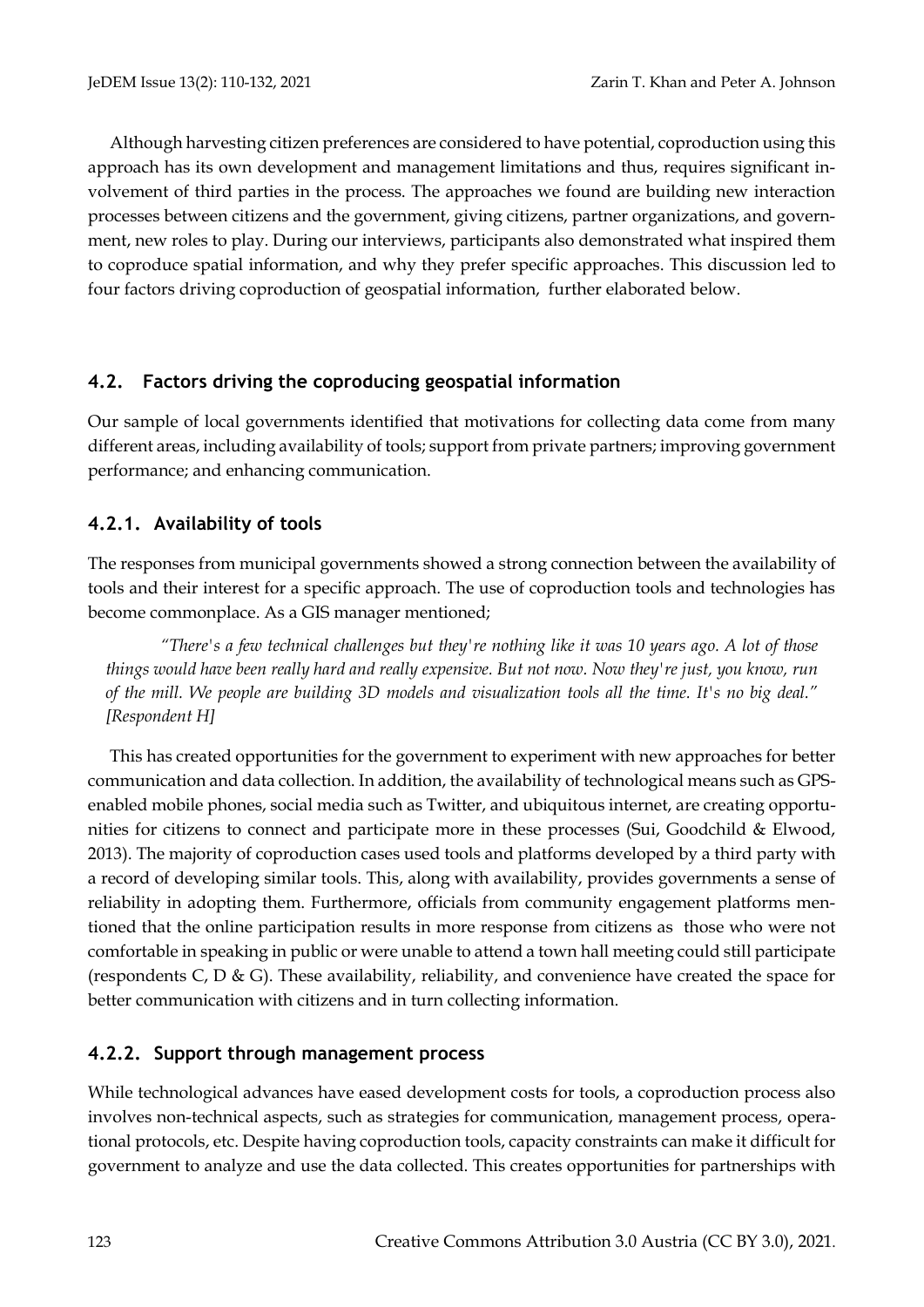private or research organizations. For instance, the City of Johns Creek initiated coproducing nearreal-time street photos with the tools and data processing provided by Mapillary and ESRI (Mapillary, 2016). Similarly, the research team that developed the Neighbourwood application also supports City of Ottawa providing training to the community on how to use the app. Lastly, Waze supports cities not only with the application but also with the processing and visualization of the coproduced data. In addition, government officials also mentioned that once they experience a successful partnership in a specific context, it further encourages other divisions to implement similar ideas in other sectors to connect with citizens through coproduction.

## **4.2.3. Improving governance**

There is a common issue of shrinking capacity and a lack of resources in local governments. Participating officials in our study often referred to coproduction as a way to cope with these struggles. Coproduction of spatial information not only helps government understand citizen preferences and opinions, but also enhances service delivery and decision-making. With these benefits, cities are focusing more on community engagement and citizen participation which reflect through the formation of community engagement divisions, engagement framework, and specific platforms such as 'Have Your Say' in Guelph or 'Engage" platform in Calgary for communication. The majority of these tools build on open data, further increasing transparency between citizens and government. As governments are increasingly encouraging citizen participation, engagement, and transparency (Treasury Board of Canada, 2018), coproduction approaches showcase practices in strengthening an open and transparent government. However, in some cases, there are concerns regarding the transparency of the approaches themselves. For instance, when citizens share valuable information through a third party for a specific purpose, issues such as data ownership, privacy, and transparency are often not clearly demonstrated to the stakeholders.

Partnering with companies to provide better services and communication also help governments in showcasing their performance among other government organizations. This further encourages others in following a coproduction approach. One of the officials mentioned;

*"We get calls from across the country and even from the states (USA) usually asking us about developing engagement framework and that's been going on since like since 2014 … We partnered with the community engage partnership institute for internal research at the University of Guelph and they did a huge great stand for us of provincial engagement frameworks national and then international. And from those things we got great examples and models and tools, and we sort of picked, chose, and got permission and finally, came up with what we did here. We also trained our staff in IAP2. So, you know, we are ahead of the game for other small or medium sized municipality." [Respondent G]*

In addition, these interactions help cities to convey a better impression for their governance in different workshops, city councils, conferences, or competitions. For instance, during our interviews, one of the participants directed us to the project of the City of Cambridge, knowing that the city received recognition from ESRI Canada for their Clean up Cambridge app. Thus, cities are recognized for their innovative and collaborative efforts.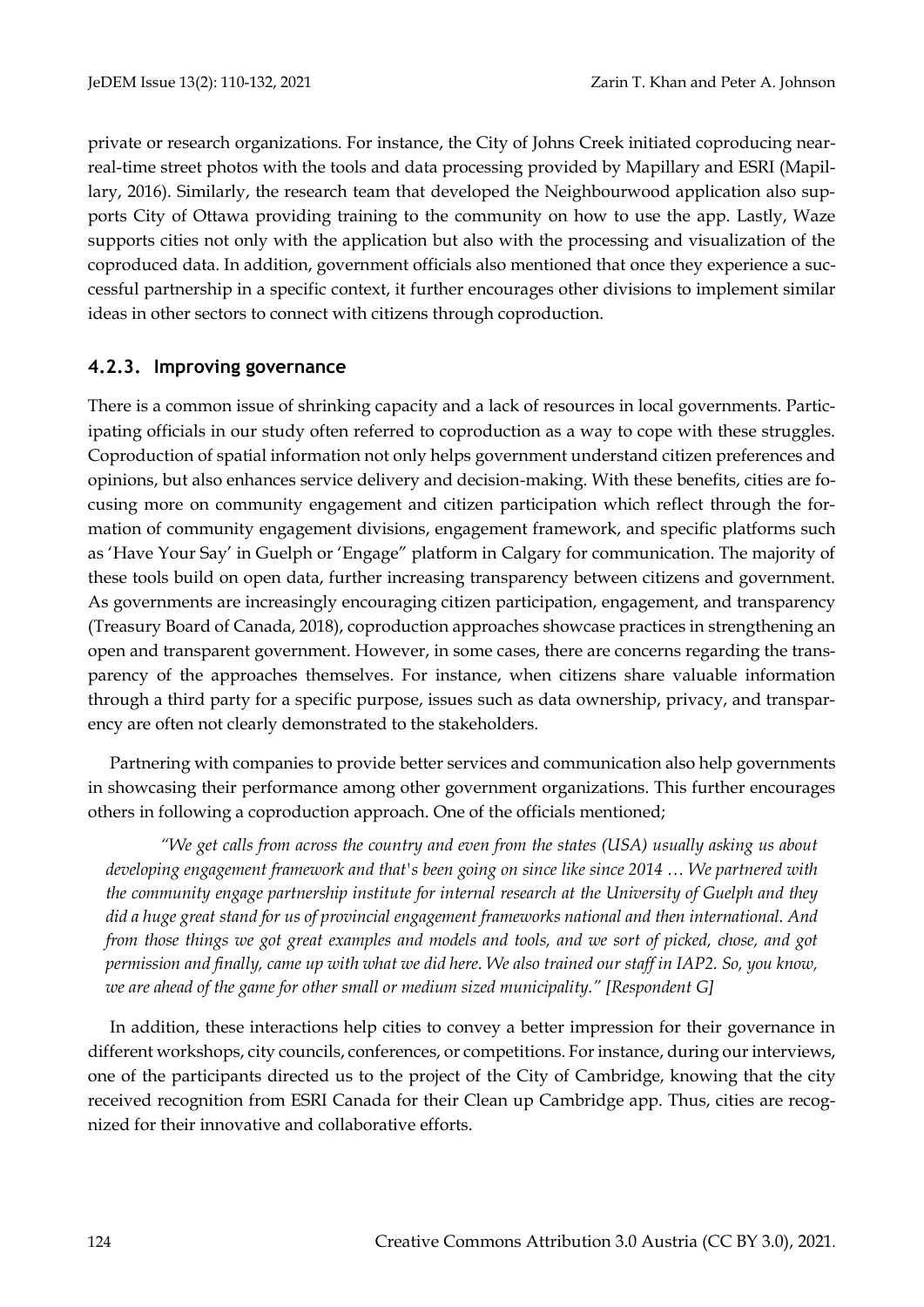#### **4.2.4. Better communication**

Geospatial data are collected and used for different purposes by different departments within a city government. However, city officials describe struggles regarding inter-division data sharing, which is one of the areas where open data catalogues and interactive mapping platforms provide notable benefits to organizations (Janssen, Charalabidis & Zuiderwijk, 2012). During interviews, officials also mentioned that coproduction has open channels for both citizen-government and inter-division collaboration. One respondent discussing the challenges for data collection and management mentioned;

*"Communication is one of the biggest challenges. I mean communication between groups and across intra-boundaries within the organization. Learning what changes are required is sometimes a barrier." [Respondent H]* 

Approaches like using the interactive mapping platform to collect updates or collecting opinions for planning purposes can help in developing inter-divisional communication. For example, the field staff at a fire department can update information regarding parks or water using the mapping tools and platforms which can be integrated into the planning databases. Similarly, sharing road closure information on Waze requires collaboration among planning, GIS, and transportation division.

Moreover, involving community to coproduce information builds trust and understanding. As explaining the objectives for creating a community based urban forest inventory, the respondent from the City of Ottawa mentioned,

*"So, a huge component of our urban forest is made up of trees that are in people's backyards, or closer to people's houses so they aren't city trees. We just don't really have that information and we're very interested in figuring out how to get that information and there's a couple of programs out there that we feel like it's better if communities use them because they're more trustworthy of neighbours than the city. You know, to collect data on privately owned trees." [Respondent E]*

Thus, coproducing data with community is also creating a partner-like relation with the government, which can support efficient governance. In addition, involving non-GIS experts both from within and outside the organization to contribute the information enhances internal communication and data sharing within departments.

# **5. Discussion**

Several key issues and observations came up from the findings which can help in understanding the present and future of coproduction practices, clearly. Understanding how these approaches create new dynamics in political, economic, and social practices is essentially necessary and can provide useful insights for improving partnerships, policies, and government operations. The following section focuses on this with elaborate discussions.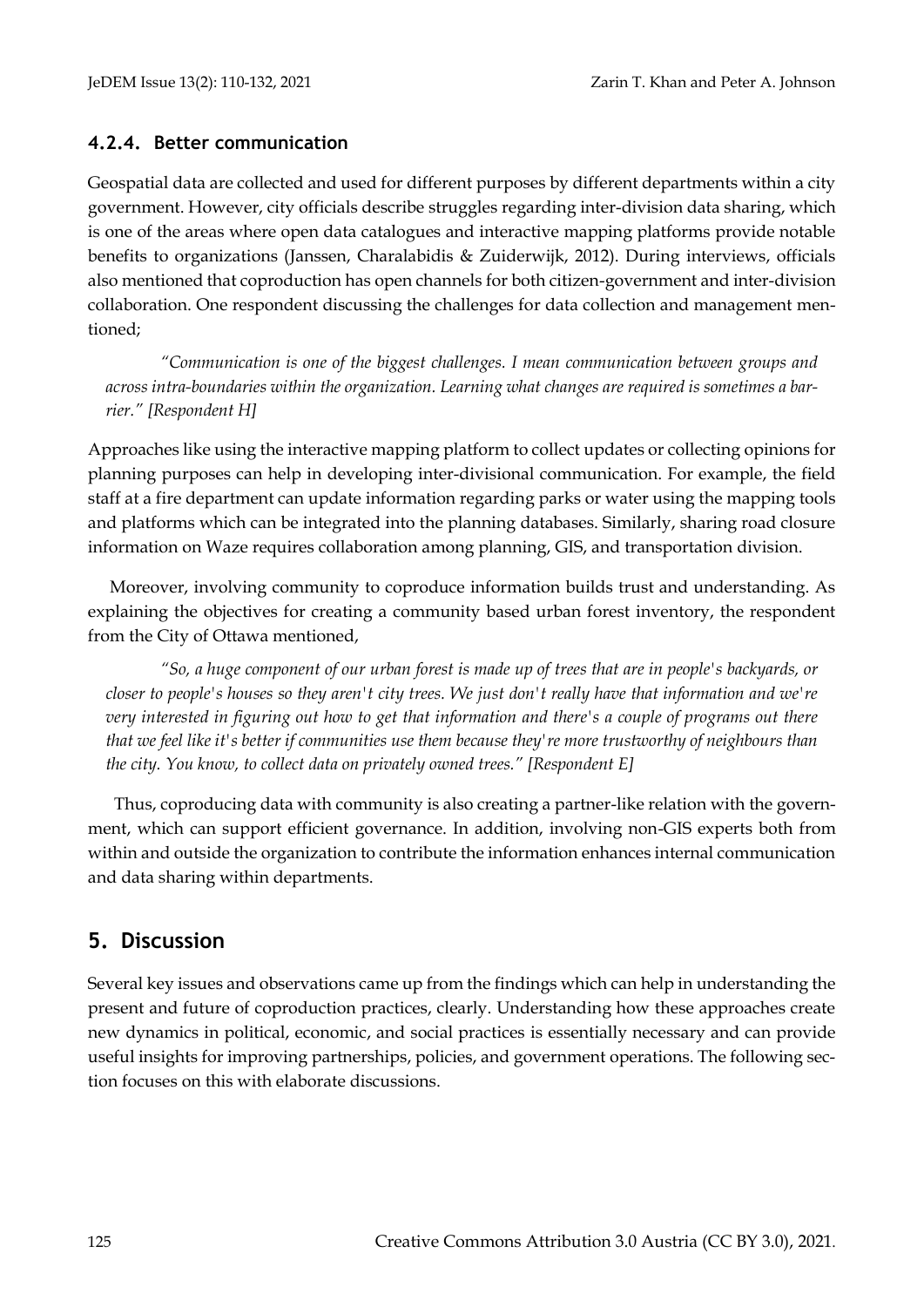#### **5.1. Preferences and practices of citizen participation**

Different government approaches using different types of tools and platforms to coproduce information are reflective of unique government contexts and preferences. For instance, the approaches found for collecting new data were developed for a specific purpose where governments have capacity and time limitations for data collection. Studies indicate that this approach is triggered from the lack of government resources and opportunities to collect new information in a time and resource efficient way (Beaulieu, Bégin, & Genest, 2010; Joshi & Moore, 2004; Khan & Johnson, 2020; Sui, Goodchild & Elwood, 2013). Furthermore, coproducing information such as traffic conditions helps government to improve service delivery. Thus, different approaches have different aims, processes, and purposes. Naturally, not all the approaches found in our study reflect engagement or participation at the same scale. However, it is evident that the local government find these approaches beneficial to identify areas to govern better or improve service provision. The role of citizens in these approaches are often as sensors to coproduce data, needed by the government in a controlled environment, with limited options for citizens. Considering this point, we diverge with Linder's concept of coproduction results in a partner-like relationship between citizens and the government, as not all approaches to coproduction result in partnerships, and often citizens are not participating voluntarily Invalid source specified.. The findings also indicate that when it comes to coproduction, local governments prioritize providing better services, compared to citizen engagement. Voorberg, Bekkers, & Tummers, (2015) identified that coproduction tends to emphasize service delivery and economic innovation compared to social and participatory practices, which also is reflected in our findings. Moreover, similar studies also indicate that coproduction approaches can provide less power and control to citizens Invalid source specified.. For example, compared to a social media platform like Twitter, where citizens can participate with their opinions or concerns about the city, coproduction approaches generally focus on a small specific area with selected options and functions (DePaula et al., 2018). Thus, it is important to understand that although coproduction may have a general impression of increasing social justice, increased democracy, or engagement in society, it may not always provide the opportunity to citizens to exercise these powers. However, it is undeniable that citizen involvement and contribution can improve the services and ensure better governance.

Furthermore, the use of crowdsourcing information for real-time service management was much preferred by the government. In addition, having a systematic process with the technical and strategic help from third parties, overcomes government concerns regarding the reliability on contributed information (Tenney & Sieber, 2016). These facts indicate that the type of data collected through citizen participation vary based on government preferences, management concerns such as liability and usefulness, and available support.

#### **5.2. Technical and strategic limitations**

According to the responses from the participants, developing new tools and using them to collect data are not major technical barriers to implement. However, there are skills and means for developing and managing coproduction approaches that require resources not commonly found within government [\(Falco & Kleinhans, 2018; Feick & Roche, 2013;](file:///C:/Users/MFourer/Dropbox/Career/2.%20Editing/C:/Users/zt2khan/OneDrive%20-%20University%20of%20Waterloo/Jedem%20submission/JeDem%20submission%2014%20Feb.docx%23_blank) Janssen, Charalabidis, & Zuiderwijk,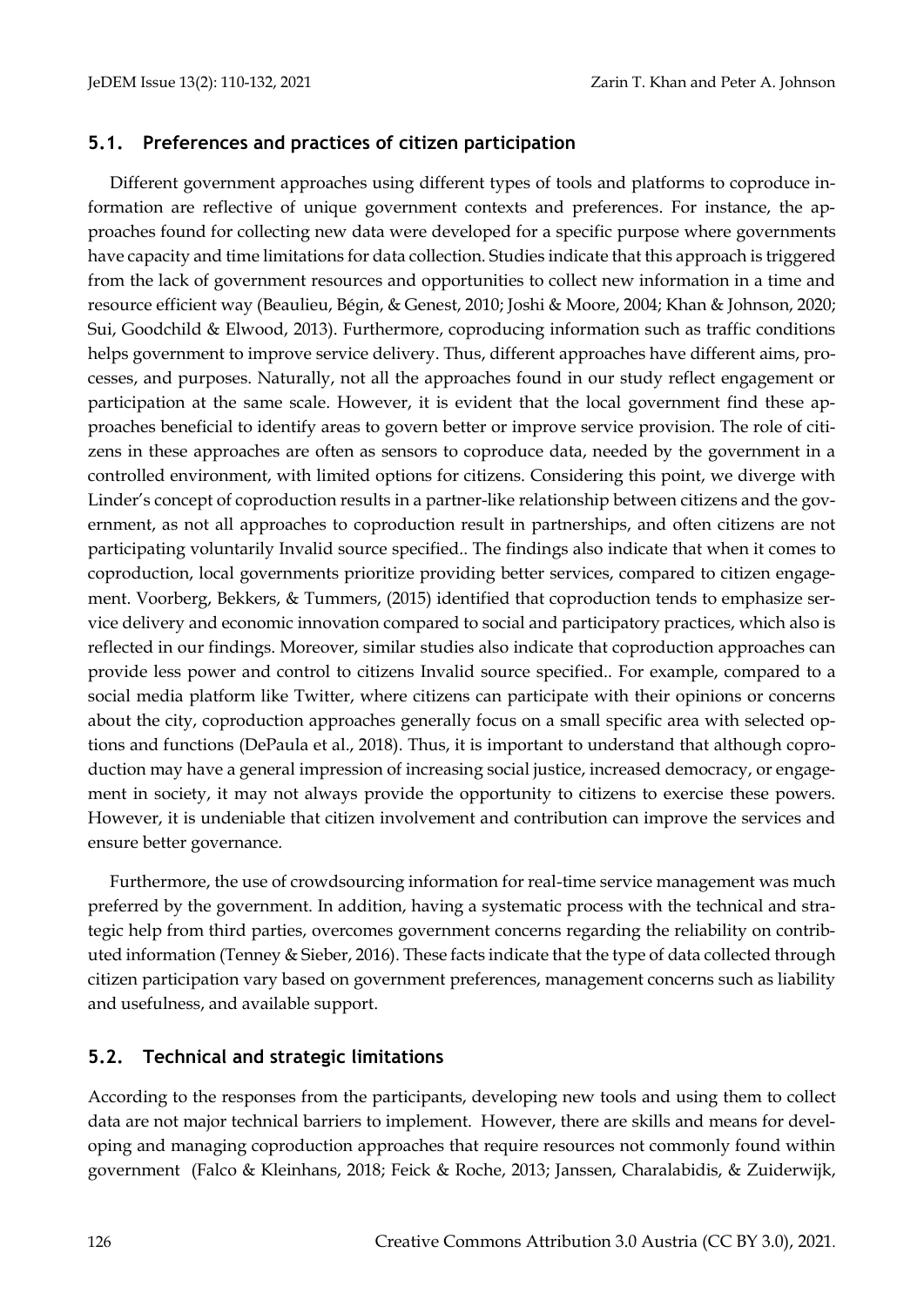2012; Khan & Johnson, 2020). This drives local governments to partner with expert private or research organizations in various degrees such as from a vendor providing the basis for development, like ESRI or providing a complete system for collecting and managing information, such as Waze. We observed that although often overlooked, these partnerships play a crucial role for proper management and sustainability of the coproduction approaches including designing, maintenance, and training officials (Bucher, 2012; Johnson et al., 2015). The supports from these third parties can further increase citizen involvement and reduce technical and organizational limitations of the government including capacity, skills, and resource constraints (Johnson et al., 2015).

New initiatives are often introduced in government with the existing structures and strategies as a starting point. However, as Janssen and Zuiderwijk (2014) indicate, this often reflects in the outcome of the process, and thus requires a strong institutional and infrastructure foundation. Technical and strategic limitations direct government to build partnerships with third parties. However, platforms developed with partnerships such as through IAP2 or Waze have their own development and design approaches which fit both government and partner organization objectives, possibly benefitting both. Although government depends on the support, issues surrounding shared control and authority for development and deployment can shape the coproduction process, contributing to the neo-liberalization process in government (Sangiambut & Sieber, 2016). For example, if there is any point where the regulation and preferences of both sides do not match, the project can stop or may provide limited support, however, the obtained data will remain to either partner or both organizations without meeting the expected outcomes. To limit these consequences, local governments need to strengthen the infrastructure and strategies that support coproduction (Janssen, Charalabidis, & Zuiderwijk, 2012). As Bovaird (2007) mentioned "*coproduction by users and communities has provided an important integrating mechanism, bringing together a wide variety of stakeholders in the public domain, although it is often hidden, frequently ignored, and usually underestimated in its potential to raise the effectiveness of public policy*" (Bovaird, 2007, pp. 857-858). Hence, there should be clear and specific strategies regarding data ownership, sharing, privacy, and transparency for coproduced information to clearly outline the purpose, objective, and benefit of the approaches.

#### **5.3. The dynamics of control**

Allowing non-experts to contribute data is a shift towards a more participatory form of governance (Linders, 2012). Coproduction tools and platforms can provide a basis for such collaboration. However, the approaches identified in this study demonstrate different degrees of control between citizens and government. The collection of information is mostly determined by the tool and strategies set by the authorities. This approach is similar to passive crowdsourcing discussed in observation of preferences as citizens having little control, limited within their decision for participation or opting out (Reference needed). Comparatively, the collection of opinions, especially considered in planning projects, allow more freedom to think and share information. Anyone from the community, by simply dropping a point on the map, can share their opinions regarding the proposed plan of the government. However, like many citizen participation examples, it was evident that although this process can give citizens a platform to be heard, citizen involvement may come at a later phase i.e. after a proposal has already been developed (Cardullo & Kitchin, 2018; [Kahila-Tani et al., 2016;](file:///C:/Users/MFourer/Dropbox/Career/2.%20Editing/C:/Users/zt2khan/OneDrive%20-%20University%20of%20Waterloo/Jedem%20submission/JeDem%20submission%2014%20Feb.docx%23_blank) [Wilson et al., 2019\)](file:///C:/Users/MFourer/Dropbox/Career/2.%20Editing/C:/Users/zt2khan/OneDrive%20-%20University%20of%20Waterloo/Jedem%20submission/JeDem%20submission%2014%20Feb.docx%23_blank). Contrarily, there can be a variation of government controls over the process, as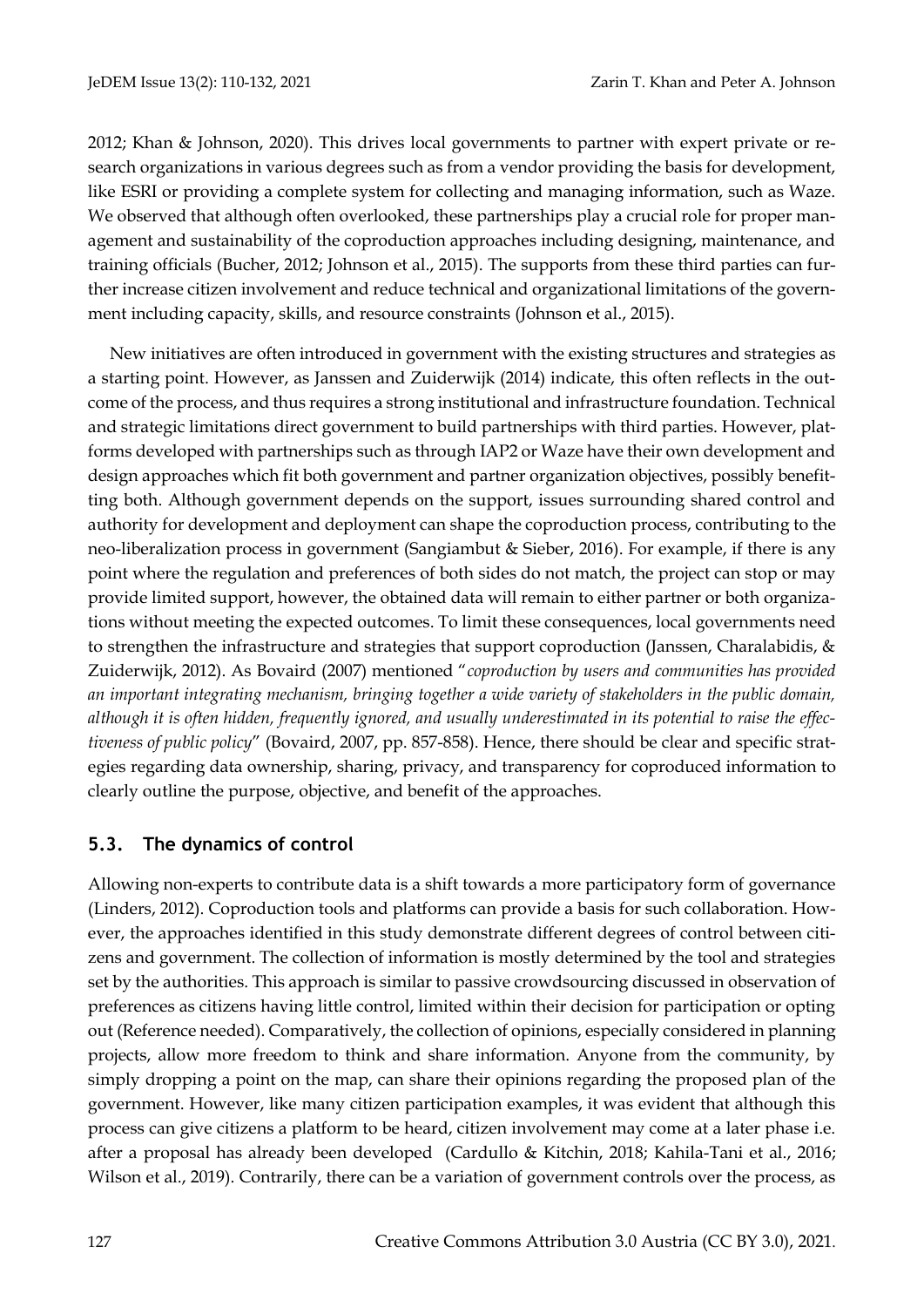seen in the observation of preferences approach. For example, social media such as Twitter can let citizens post anything that concerns them, which the city officials can then extract and analyze. However, in the example of collecting passive information through GPS tracking as done in Waze, local government and partner agencies control the type of contribution depending on their preferences. Thus, looking at Arnstein's 'ladder of citizen participation', it is evident that although coproduction gives a nuance of partnership between citizens and government it shares various degrees of control with the citizens (Arnstein, 1969). Citizen involvement that we found in the approaches range within degrees of '*tokenism*' with government and third parties having stronger roles to play. Looking at the design, initiation, and implementation phase of service delivery mentioned in Voorberg et al., (2015), it is clear that the citizen's involvement is significantly at the implementation level. This indicates that although coproduction with citizens is observed and often desired by the government, there are significantly fewer government approaches for cocreation of service delivery that involve the design and initiation phases.

Although government appears to have more control over the type and approach of data collection, the role of government is often shaped by partner organizations. For example, how the tools and interactions are developed, managed, and operated are a considerable part of the process. Similar to other studies, we also found that the partner organizations are commonly involved in these processes where government has little to no direct expertise (Johnson et al., 2015). These partnerships can also encourage and drive government organizations to adapt and learn to use new tools and analysis processes for making use of the collected data. Thus, the relationship between government and private organizations can share control for using coproduction tools and analyze collected data from citizens. Despite the partnership and shared control, considering the approaches and potential of the coproduction processes, governments need to build expertise to be actively involved in every part of the process (Falco & Kleinhans, 2018; Tenney & Sieber, 2016; Voorberg, Bekkers, & Tummers, 2015).

Hence, we agree with Sieber and Haklay (2015), as they discussed in their analysis of knowledge production through crowdsourcing that this recent trend of information production "*implies an entire underlying institutional structure of ethics, best practices, and regulations that we should assess to understand the implications*." (Sieber & Haklay, 2015, p. 132). Having a strong foundation of technical and strategic policies for coproduction can support both new and existing coproduction approaches with better management of issues, and build capacities required for successful coproduction of information.

# **Conclusion**

Our study found that local governments follow different approaches for coproducing spatial information with citizens. Different motivating factors determine these approaches which include availability of technological means, availability of third parties for technical and strategic support, improving governance, and improving communications between citizens and government. It is a complex process where the outcomes reflect the overall motives of the stakeholders. We emphasize these complex contextual dynamics in coproduction that shape the process, which is often overlooked. The current development of digital government and the use of coproduction tools clearly indicates that tool and platform development are not a challenge for at the current stage, instead have become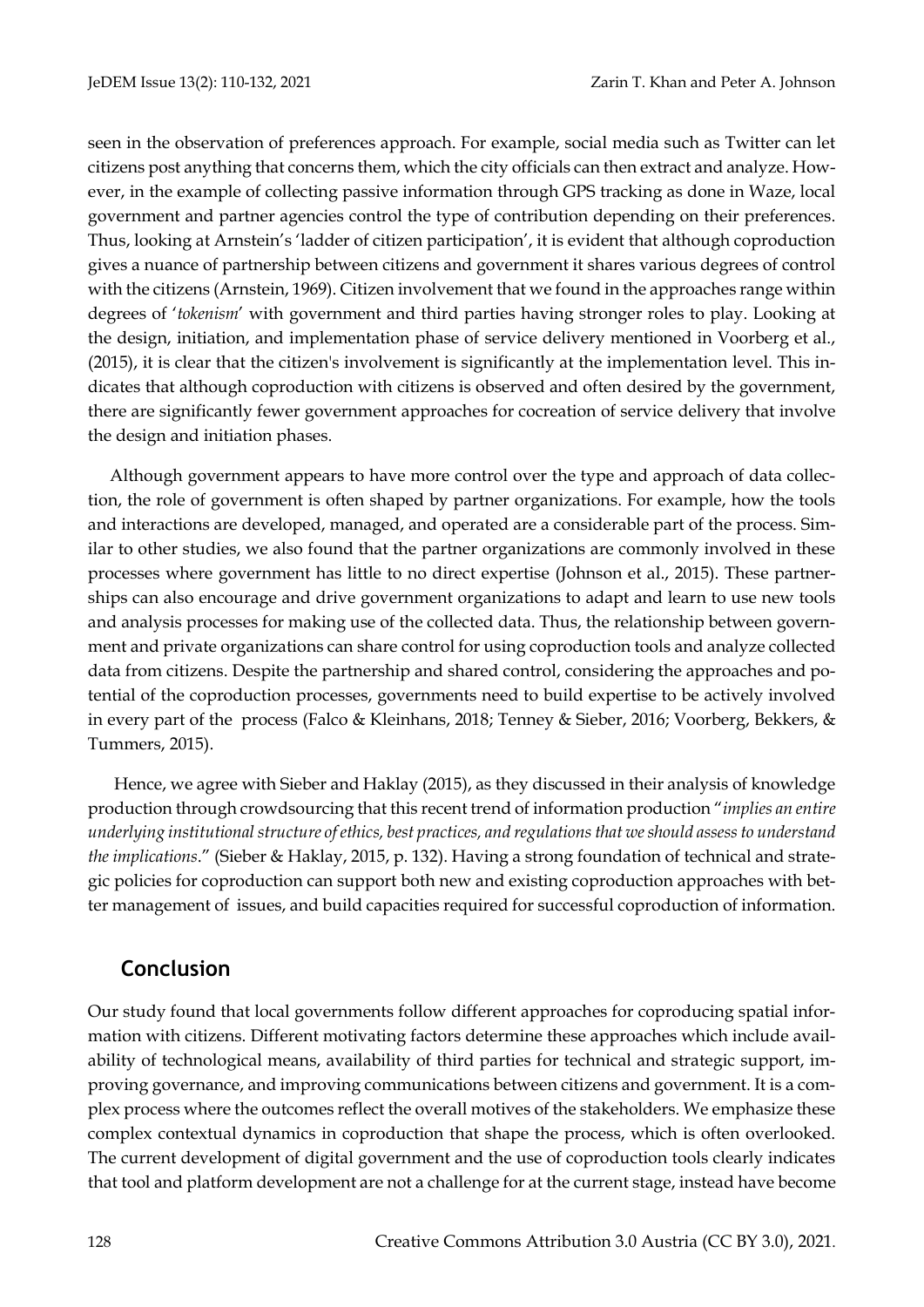more available to both citizens and governments. However, the adoption of tools for successful use of coproduced information requires strong strategic foundation that equally emphasizes on management, analysis, and use of data.

New trends of coproduction in digital government show potential for social and economic development through better planning and service delivery, progressively involving governments in adopting various approaches. However, while citizen involvement in government often gives an impression of increased democracy, engagement, and social equity, it is important to reflect on the practices in reality. Investigating the ongoing practices can answer questions such as where is citizen involvement being practiced? What benefits do these practices bring to both governments and society? What is and can be expected from the coproduction approaches? Therefore, we argue that the research on coproduction demands an expansion of focus towards investigating the complex relationships among stakeholders and the impacts on social, cultural, and economic context of our society.

In this paper, we aimed to provide the foundation for exploring coproduction practices at local government by focusing on selected case studies. Although analyzing case studies is a useful way to bring out facts in detail, more studies on local government approaches can further help build the list of motivating factors, challenges, and impacts. More research on coproduction can further strengthen the understanding of dynamics in the process and develop comprehensive strategies for coproduction that ensure balance and benefits to all stakeholders.

# **7. References**

- Arnstein, S. R. (1969). A ladder of citizen participation. *Journal of the American Institute of planners*, 35(4), 216- 224.
- Attard, M., Haklay, M., & Capineri, C. (2016). The potential of volunteered geographic information (VGI) in future transport systems. *Urban Planning*, 1(4), 6-19.
- Baack, S. (2015). Datafication and empowerment: How the open data movement re-articulates notions of democracy, participation, and journalism. *Big Data & Society*, 2(2), 2053951715594634.
- Bates, J. (2014). The strategic importance of information policy for the contemporary neoliberal state: The case of Open Government Data in the United Kingdom. *Government Information Quarterly*, 31(3), 388- 395.
- Beaulieu, A., Bégin, D., & Genest, D. (2010). Community mapping and government mapping: Potential collaboration. *Paper presented at the Proceedings of the Symposium of ISPRS Commission I,* Calgary, AB, Canada.
- Bennet, D., & Harvey, A. (2009). Publishing open government data (w3c working draft 8 september 2009). *World Wide Web Consortium.* http://www. w3. org/TR/2009/WD-gov-data-20090908.
- Berger, B. (2009). Political theory, political science and the end of civic engagement. *Perspectives on politics*, 7(2), 335-350.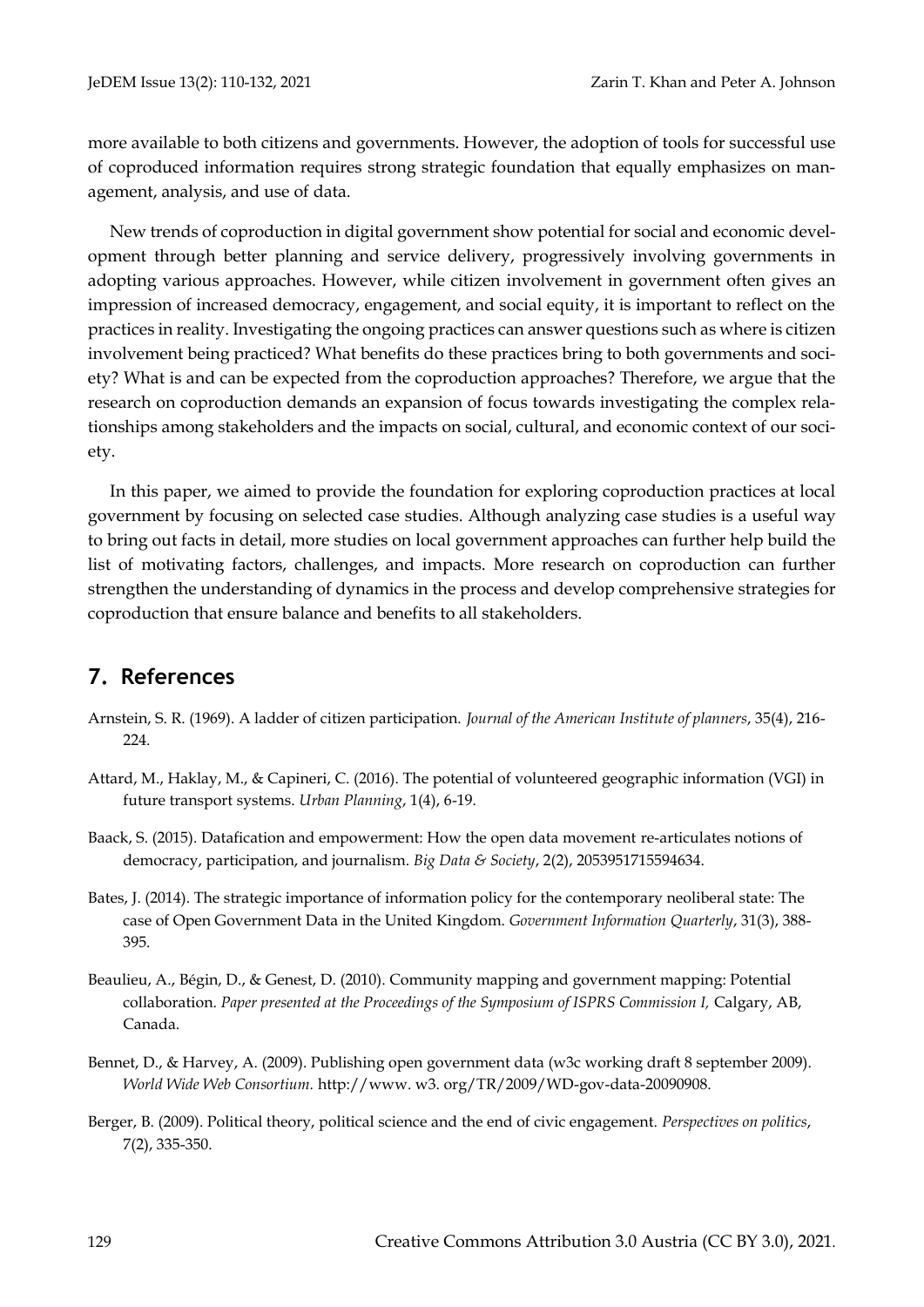- Bovaird, T. (2007). Beyond engagement and participation: User and community coproduction of public services. *Public Administration Review*, 67(5), 846-860.
- Brabham, D. (2015). Crowdsourcing in the public sector. *Georgetown University Press.*
- Brandsen, T., & Honingh, M. (2018). Definitions of co-production and co-creation. In *Co-Production and Co-Creation* (pp. 9-17). Routledge.
- Bucher, T. (2012). Want to be on the top? Algorithmic power and the threat of invisibility on Facebook. *New media & society,* 14(7), 1164-1180.
- Cardullo, P., & Kitchin, R. (2019). Smart urbanism and smart citizenship: The neoliberal logic of 'citizenfocused' smart cities in Europe. *Environment and Planning C: Politics and Space*, 37(5), 813-830.
- Chatfield, A. T., & Reddick, C. G. (2018). All hands on deck to tweet# sandy: Networked governance of citizen coproduction in turbulent times. *Government Information Quarterly*, 35(2), 259-272.
- City of Cambridge. (2018). 2018 Annual report: Financial report & consolidated financial statements. Corporate Enterprise Department, City of Cambridge.
- Clark, B., & Brudney, J. (2019). Citizen representation in city government-driven crowdsourcing. *Computer Supported Cooperative Work (CSCW)*, 28(5), 883-910.
- Craglia, M., Ostermann, F., & Spinsanti, L. (2012). Digital Earth from vision to practice: making sense of citizen-generated content. *International Journal of Digital Earth*, 5(5), 398-416.
- DePaula, N., Dincelli, E., & Harrison, T. M. (2018). Toward a typology of government social media communication: Democratic goals, symbolic acts and self-presentation. *Government Information Quarterly,* 35(1), 98-108.
- Falco, E., & Kleinhans, R. (2019). Digital Participatory Platforms for Co-Production in Urban Development: A Systematic Review. In M. Khosrow-Pour, S. Clarke, M. E. Jennex, A. Becker, & A-V. Anttiroiko (Eds.), *Crowdsourcing: Concepts, Methodologies, Tools, and Applications* (pp. 663-690). IGI Global. https://doi.org/10.4018/978-1-5225-8362-2.ch033
- Falco, E., & Kleinhans, R. (2018). Beyond technology: Identifying local government challenges for using digital platforms for citizen engagement. *International Journal of Information Management*, 40, 17-20.
- Feick, R and R. Roche. 2013. "Understanding the value of VGI", In D. Sui, S. Elwood, and M. Goodchild (eds.), *Crowdsourcing Geographic Knowledge*, 15-29, New York: Springer.
- Fischer, F. (2012). VGI as big data. *GeoInformatics*, 15(3), 46.
- Ganapati, S. (2011). Uses of public participation geographic information systems applications in e‐ government. *Public Administration Review*, 71(3), 425-434.
- Goodchild, M. F. (2007). Citizens as sensors: the world of volunteered geography. *GeoJournal*, 69(4), 211-221.
- Graves, A., & Hendler, J. (2014). A study on the use of visualizations for Open Government Data. *Information Polity,* 19(1, 2), 73-91.
- Haklay, M., Singleton, A., & Parker, C. (2008). Web mapping 2.0: The neogeography of the Geoweb. *Geography Compass,* 2(6), 2011-2039.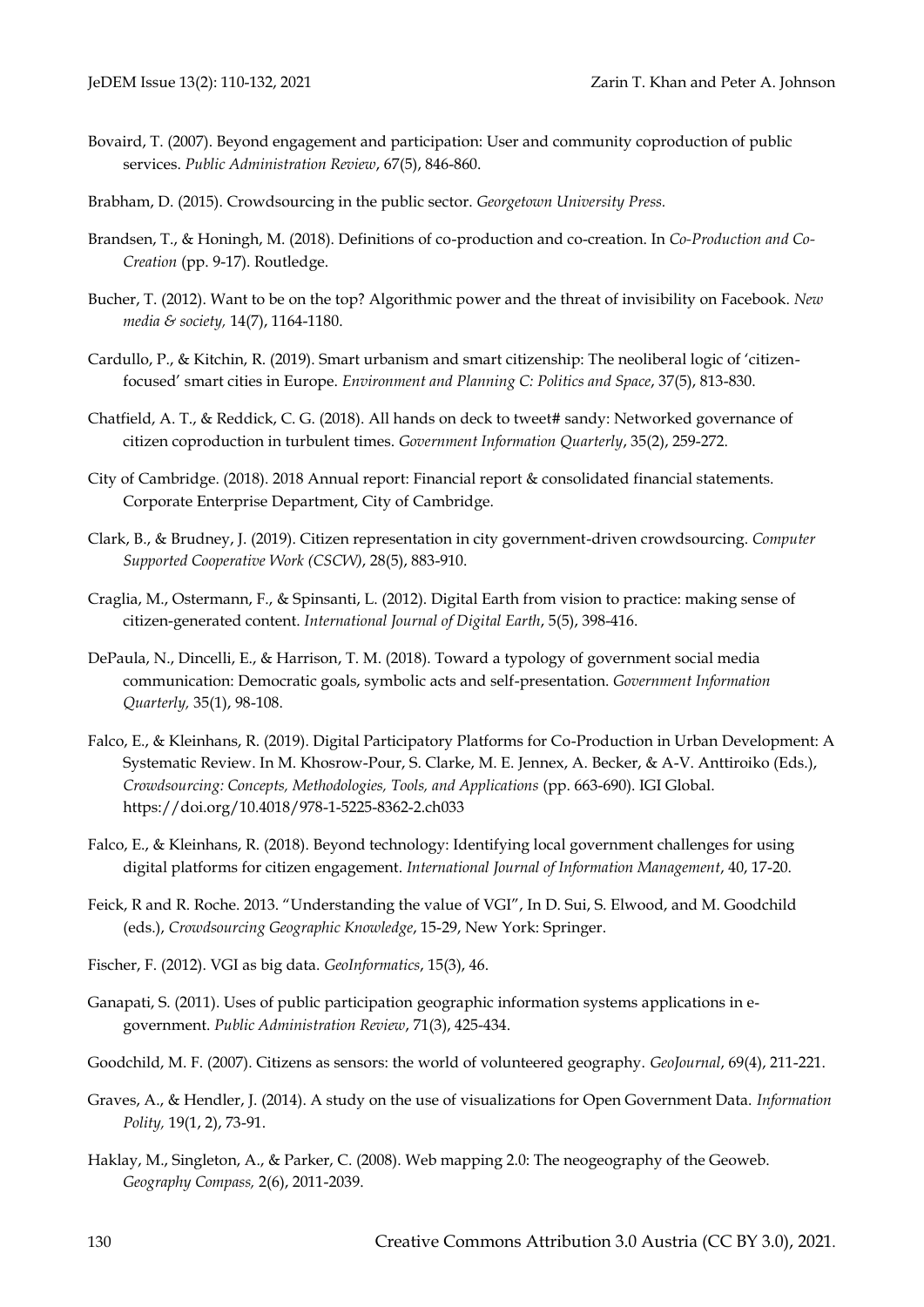- Hall, G. B., Chipeniuk, R., Feick, R. D., Leahy, M. G., & Deparday, V. (2010). Community-based production of geographic information using open source software and Web 2.0. *International Journal of Geographical Information Science,* 24(5), 761-781.
- Hong, S. (2016). Representative bureaucracy, organizational integrity, and citizen coproduction: Does an increase in police ethnic representativeness reduce crime?. *Journal of Policy Analysis and Management,* 35(1), 11-33.
- Janssen, M., Charalabidis, Y., & Zuiderwijk, A. (2012). Benefits, adoption barriers and myths of open data and open government. *Information systems management,* 29(4), 258-268.
- Janssen, M., & Zuiderwijk, A. (2014). Infomediary business models for connecting open data providers and users. *Social Science Computer Review*, 32(5), 694-711.
- Johnson, P., & Robinson, P. (2014). Civic hackathons: Innovation, procurement, or civic engagement? *Review of policy research,* 31(4), 349-357.
- Johnson, P. A. (2017). Models of direct editing of government spatial data: challenges and constraints to the acceptance of contributed data. *Cartography and Geographic Information Science*, 44(2), 128-138.
- Johnson, P. A., Corbett, J., Gore, C., Robinson, P., Allen, P., & Sieber, R. (2015). A web of expectations: Evolving relationships in community participatory Geoweb projects. *ACME: An International Journal for Critical Geographies,* 14(3), 827-848.
- Joshi, A., & Moore, M. (2004). Institutionalised coproduction: unorthodox public service delivery in challenging environments. *Journal of Development Studies*, 40(4), 31-49.
- Kahila-Tani, M., Broberg, A., Kyttä, M., & Tyger, T. (2016). Let the citizens map—public participation GIS as a planning support system in the Helsinki master plan process. *Planning Practice & Research*, 31(2), 195- 214.
- Khan, Z. T., & Johnson, P. A. (2020). Citizen and government co-production of data: Analyzing the challenges to government adoption of VGI. *The Canadian Geographer/Le Géographe canadien*, 64, no. 3: 374-387.
- Konsti-Laakso, S. (2017). Stolen snow shovels and good ideas: The search for and generation of local knowledge in the social media community. *Government Information Quarterly*, 34, no. 1: 134-139.
- Linders, D. (2012). From e-government to we-government: Defining a typology for citizen coproduction in the age of social media. *Government Information Quarterly*, 29(4), 446-454.
- Liu, H. K. (2021). Crowdsourcing: Citizens as coproducers of public services. *Policy Internet,* 1– 17. https://doi.org/10.1002/poi3.249.
- Loeffler, E., & Bovaird, T. (2016). User and community co-production of public services: What does the evidence tell us?. *International Journal of Public Administration*, 39(13), 1006-1019.
- Mapillary. (2016). Mastering the Collection of Open Data: Case Study of Johns Creek, GA. GIS, transportation, and smart cities.
- Nelson, K. L., & Stenberg, C. W. (2017). Managing Local Government : An Essential Guide for Municipal and County Managers. Washington, United States: SAGE Publication Inc.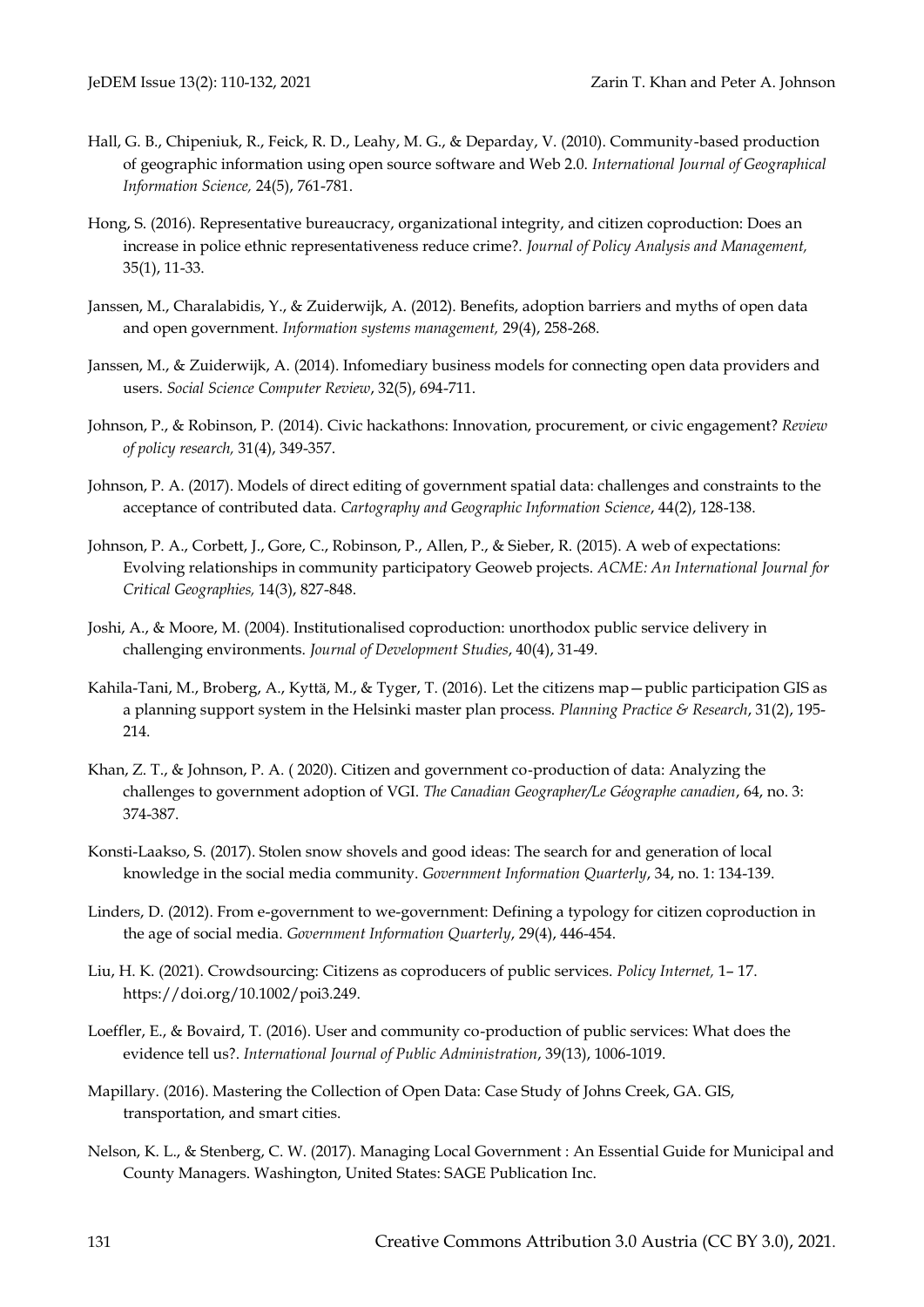- O'reilly, T. (2009). What is web 2.0: " O'Reilly Media, Inc.".
- Potts, L. (2008). *Neighourwoods: Inventory Protocol Or Strategic Management Planning Tool?: An Assessment of Community Implentation in Southern Ontario* (Doctoral dissertation, from the Faculty of Forestry, University of Toronto).
- Rahimi, S., Mottahedi, S., & Liu, X. (2018). The Geography of Taste: Using Yelp to Study Urban Culture. *ISPRS International Journal of Geo-Information,* 7(9), 376.
- Robinson, P. J., & Johnson, P. A. (2016). Civic hackathons: New terrain for local government-citizen interaction? *Urban Planning*, 1(2), 65-74.
- Sangiambut, S., & Sieber, R. (2016). The V in VGI: Citizens or civic data sources. *Urban Planning*, 1(2), 141- 154.
- Sieber, R. (2006). Public participation geographic information systems: A literature review and framework. *Annals of the association of American Geographers*, 96(3), 491-507.
- Sieber, R. E., & Haklay, M. (2015). The epistemology (s) of volunteered geographic information: a critique. *Geo: Geography and Environment*, 2(2), 122-136.
- Sui, D., Goodchild, M., & Elwood, S. (2013). Volunteered geographic information, the exaflood, and the growing digital divide. In *Crowdsourcing geographic knowledge* (pp. 1-12). Springer, Dordrecht.
- Tenney, M., & Sieber, R. (2016). Data-driven participation: Algorithms, cities, citizens, and corporate control. *Urban Planning* (ISSN: 2183-7635), 1(2), 101-113.
- Thomsen, M. K., Baekgaard, M., & Jensen, U. T. (2020). The Psychological Costs of Citizen Coproduction. *Journal of Public Administration Research and Theory*, 30(4), 656-673.
- Thornberg, R., & Charmaz, K. (2014). Grounded theory and theoretical coding. *The SAGE handbook of qualitative data analysis* (5), 153-69.
- Treasury Board of Canada. (2018). Canada's 2018-2020 National Action Plan on Open Government. Ottawa: *Treasury Board of Canada Secretariat*.
- Voorberg, W. H., Bekkers, V. J., & Tummers, L. G. (2015). A systematic review of co-creation and coproduction: Embarking on the social innovation journey. *Public Management Review*, 17(9), 1333-1357.
- Wilson, A., Tewdwr-Jones, M., & Comber, R. (2019). Urban planning, public participation and digital technology: App development as a method of generating citizen involvement in local planning processes. *Environment and Planning B: Urban Analytics and City Science*, 46(2), 286-302.
- Zhang, S. (2018). Public participation in the Geoweb era: Geosocial media use in local government.
- Zhang, S., & Feick, R. (2016). Understanding Public Opinions from Geospatial Media. *International Journal of Geo-Information.*